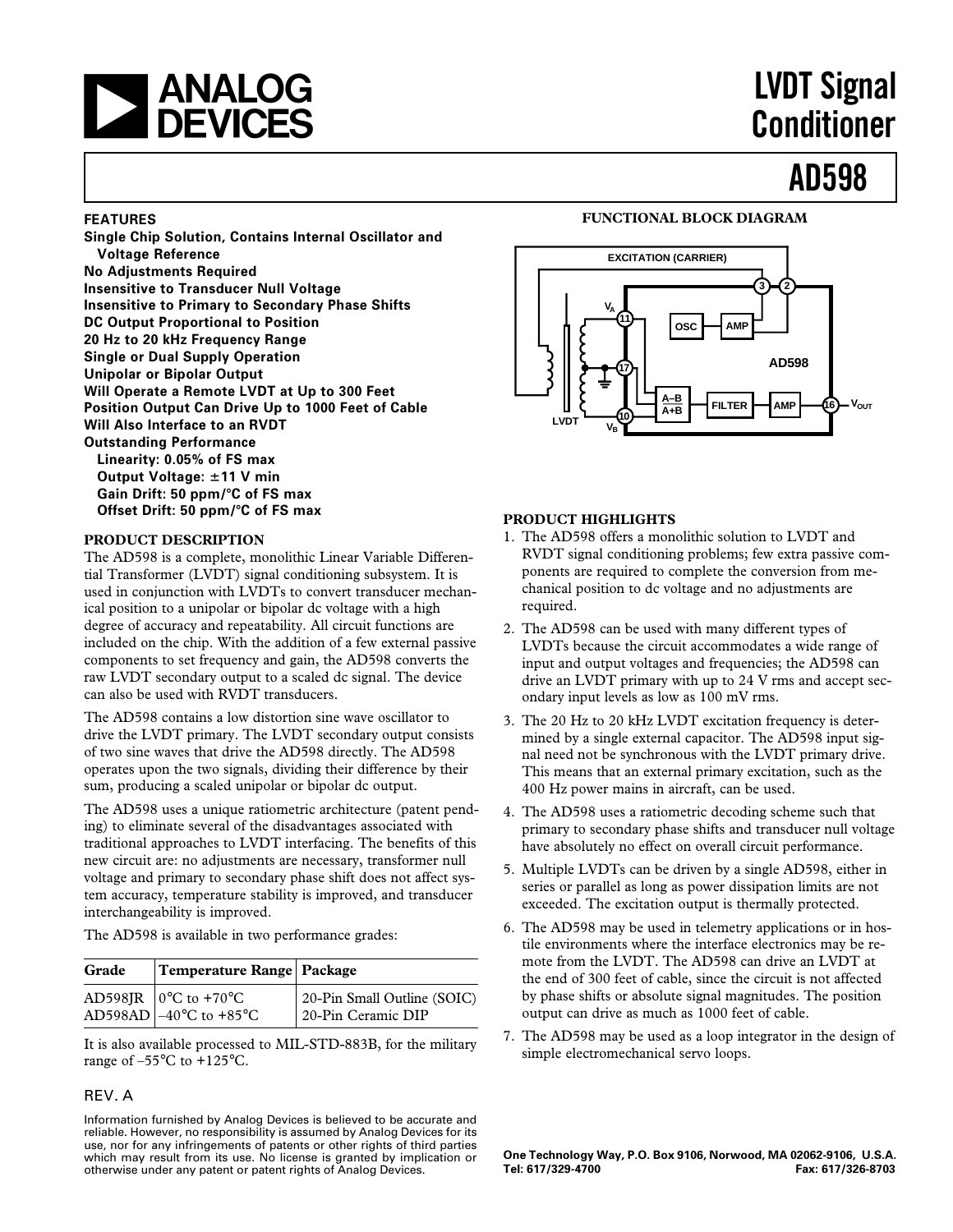**AD598—SPECIFICATIONS** (typical @ +25°C and  $\pm$ 15 V dc, C1 = 0.015  $\mu$ F, R2 = 80 k $\Omega$ , R<sub>L</sub> = 2 k $\Omega$ ,

| Min<br>Typ<br>Min<br>Unit<br>Parameter<br>Max<br>Typ<br>Max<br>$V_{OUT} = \frac{V_A - V_B}{V_A + V_B} \times 500 \mu A \times R2$<br>$\mathbf V$<br>TRANSFER FUNCTION <sup>1</sup><br>OVERALL ERROR <sup>2</sup><br>2.35<br>$%$ of FS<br>$T_{MIN}$ to $T_{MAX}$<br>0.6<br>0.6<br>1.65<br>SIGNAL OUTPUT CHARACTERISTICS<br>V<br>±11<br>±11<br>Output Voltage Range ( $T_{MIN}$ to $T_{MAX}$ )<br>8<br>6<br>Output Current ( $T_{MIN}$ to $T_{MAX}$ )<br>mA<br>Short Circuit Current<br>20<br>20<br>mA<br>Nonlinearity <sup>3</sup> ( $T_{MIN}$ to $T_{MAX}$ )<br>75<br>75<br>ppm of FS<br>±500<br>±500<br>Gain Error <sup>4</sup><br>0.4<br>0.4<br>$%$ of FS<br>±1<br>±1<br>Gain Drift<br>20<br>20<br>±100<br>±50<br>ppm/°C of FS<br>Offset $5$<br>0.3<br>0.3<br>$%$ of FS<br>±1<br>±1<br>$7\overline{ }$<br>$7\phantom{.}$<br>Offset Drift<br>±200<br>±50<br>ppm/°C of FS<br>Excitation Voltage Rejection <sup>6</sup><br>100<br>100<br>ppm/dB<br>Power Supply Rejection $(\pm 12 \text{ V to } \pm 18 \text{ V})$<br>PSRR Gain $(T_{MIN}$ to $T_{MAX}$ )<br>100<br>100<br>300<br>400<br>ppm/V<br>100<br>15<br>200<br>15<br>PSRR Offset ( $T_{MIN}$ to $T_{MAX}$ )<br>ppm/V<br>Common-Mode Rejection $(\pm 3 \text{ V})$<br>25<br>25<br>CMRR Gain $(T_{MIN}$ to $T_{MAX}$ )<br>100<br>200<br>ppm/V<br>CMRR Offset $(T_{MIN}$ to $T_{MAX}$ )<br>100<br>6<br>200<br>6<br>ppm/V<br>Output Ripple <sup>7</sup><br>4<br>4<br>mV rms<br>EXCITATION OUTPUT CHARACTERISTICS (@ 2.5 kHz)<br><b>Excitation Voltage Range</b><br>2.1<br>24<br>2.1<br>24<br>V rms<br><b>Excitation Voltage</b><br>$(R1 = Open)^8$<br>1.2<br>2.1<br>1.2<br>2.1<br>V rms<br>$(R1 = 12.7 \text{ k}\Omega)^8$<br>2.6<br>4.1<br>2.6<br>4.1<br>V rms<br>$(R1 = 487 \Omega)^8$<br>14<br>20<br>14<br>20<br>V rms<br>Excitation Voltage TC <sup>9</sup><br>600<br>600<br>$ppm$ <sup>o</sup> C<br>Output Current<br>30<br>mA rms<br>30<br>12<br>12<br>$T_{MIN}$ to $T_{MAX}$<br>mA rms<br><b>Short Circuit Current</b><br>60<br>60<br>mA<br>DC Offset Voltage (Differential, $R1 = 12.7 k\Omega$ )<br>30<br>30<br>mV<br>$T_{MIN}$ to $T_{MAX}$<br>±100<br>±100<br>20k<br>20k<br>Hz<br>Frequency<br>20<br>20<br>Frequency TC, $(R1 = 12.7 \text{ k}\Omega)$<br>200<br>200<br>ppm/°C<br><b>Total Harmonic Distortion</b><br>$-50$<br>$-50$<br>dB<br>SIGNAL INPUT CHARACTERISTICS<br>0.1<br>Signal Voltage<br>0.1<br>3.5<br>3.5<br>V rms<br>Input Impedance<br>200<br>200<br>$k\Omega$<br>Input Bias Current (AIN and BIN)<br>1<br>5<br>1<br>5.<br>μA<br>Signal Reference Bias Current<br>$\overline{c}$<br>$\overline{c}$<br>10<br>10<br>μA<br>kHz<br><b>Excitation Frequency</b><br>20<br>20<br>$\mathbf{0}$<br>0 | <b>AD598J</b> |  | <b>AD598A</b> |  |  |  |  |
|----------------------------------------------------------------------------------------------------------------------------------------------------------------------------------------------------------------------------------------------------------------------------------------------------------------------------------------------------------------------------------------------------------------------------------------------------------------------------------------------------------------------------------------------------------------------------------------------------------------------------------------------------------------------------------------------------------------------------------------------------------------------------------------------------------------------------------------------------------------------------------------------------------------------------------------------------------------------------------------------------------------------------------------------------------------------------------------------------------------------------------------------------------------------------------------------------------------------------------------------------------------------------------------------------------------------------------------------------------------------------------------------------------------------------------------------------------------------------------------------------------------------------------------------------------------------------------------------------------------------------------------------------------------------------------------------------------------------------------------------------------------------------------------------------------------------------------------------------------------------------------------------------------------------------------------------------------------------------------------------------------------------------------------------------------------------------------------------------------------------------------------------------------------------------------------------------------------------------------------------------------------------------------------------------------------------------------------------------------------------------------------------------------------------------------------------------------------------------------------------------------------------------------------------------------------------------------------------------------------------------------------------------------------------------|---------------|--|---------------|--|--|--|--|
|                                                                                                                                                                                                                                                                                                                                                                                                                                                                                                                                                                                                                                                                                                                                                                                                                                                                                                                                                                                                                                                                                                                                                                                                                                                                                                                                                                                                                                                                                                                                                                                                                                                                                                                                                                                                                                                                                                                                                                                                                                                                                                                                                                                                                                                                                                                                                                                                                                                                                                                                                                                                                                                                            |               |  |               |  |  |  |  |
|                                                                                                                                                                                                                                                                                                                                                                                                                                                                                                                                                                                                                                                                                                                                                                                                                                                                                                                                                                                                                                                                                                                                                                                                                                                                                                                                                                                                                                                                                                                                                                                                                                                                                                                                                                                                                                                                                                                                                                                                                                                                                                                                                                                                                                                                                                                                                                                                                                                                                                                                                                                                                                                                            |               |  |               |  |  |  |  |
|                                                                                                                                                                                                                                                                                                                                                                                                                                                                                                                                                                                                                                                                                                                                                                                                                                                                                                                                                                                                                                                                                                                                                                                                                                                                                                                                                                                                                                                                                                                                                                                                                                                                                                                                                                                                                                                                                                                                                                                                                                                                                                                                                                                                                                                                                                                                                                                                                                                                                                                                                                                                                                                                            |               |  |               |  |  |  |  |
|                                                                                                                                                                                                                                                                                                                                                                                                                                                                                                                                                                                                                                                                                                                                                                                                                                                                                                                                                                                                                                                                                                                                                                                                                                                                                                                                                                                                                                                                                                                                                                                                                                                                                                                                                                                                                                                                                                                                                                                                                                                                                                                                                                                                                                                                                                                                                                                                                                                                                                                                                                                                                                                                            |               |  |               |  |  |  |  |
|                                                                                                                                                                                                                                                                                                                                                                                                                                                                                                                                                                                                                                                                                                                                                                                                                                                                                                                                                                                                                                                                                                                                                                                                                                                                                                                                                                                                                                                                                                                                                                                                                                                                                                                                                                                                                                                                                                                                                                                                                                                                                                                                                                                                                                                                                                                                                                                                                                                                                                                                                                                                                                                                            |               |  |               |  |  |  |  |
|                                                                                                                                                                                                                                                                                                                                                                                                                                                                                                                                                                                                                                                                                                                                                                                                                                                                                                                                                                                                                                                                                                                                                                                                                                                                                                                                                                                                                                                                                                                                                                                                                                                                                                                                                                                                                                                                                                                                                                                                                                                                                                                                                                                                                                                                                                                                                                                                                                                                                                                                                                                                                                                                            |               |  |               |  |  |  |  |
|                                                                                                                                                                                                                                                                                                                                                                                                                                                                                                                                                                                                                                                                                                                                                                                                                                                                                                                                                                                                                                                                                                                                                                                                                                                                                                                                                                                                                                                                                                                                                                                                                                                                                                                                                                                                                                                                                                                                                                                                                                                                                                                                                                                                                                                                                                                                                                                                                                                                                                                                                                                                                                                                            |               |  |               |  |  |  |  |
|                                                                                                                                                                                                                                                                                                                                                                                                                                                                                                                                                                                                                                                                                                                                                                                                                                                                                                                                                                                                                                                                                                                                                                                                                                                                                                                                                                                                                                                                                                                                                                                                                                                                                                                                                                                                                                                                                                                                                                                                                                                                                                                                                                                                                                                                                                                                                                                                                                                                                                                                                                                                                                                                            |               |  |               |  |  |  |  |
|                                                                                                                                                                                                                                                                                                                                                                                                                                                                                                                                                                                                                                                                                                                                                                                                                                                                                                                                                                                                                                                                                                                                                                                                                                                                                                                                                                                                                                                                                                                                                                                                                                                                                                                                                                                                                                                                                                                                                                                                                                                                                                                                                                                                                                                                                                                                                                                                                                                                                                                                                                                                                                                                            |               |  |               |  |  |  |  |
|                                                                                                                                                                                                                                                                                                                                                                                                                                                                                                                                                                                                                                                                                                                                                                                                                                                                                                                                                                                                                                                                                                                                                                                                                                                                                                                                                                                                                                                                                                                                                                                                                                                                                                                                                                                                                                                                                                                                                                                                                                                                                                                                                                                                                                                                                                                                                                                                                                                                                                                                                                                                                                                                            |               |  |               |  |  |  |  |
|                                                                                                                                                                                                                                                                                                                                                                                                                                                                                                                                                                                                                                                                                                                                                                                                                                                                                                                                                                                                                                                                                                                                                                                                                                                                                                                                                                                                                                                                                                                                                                                                                                                                                                                                                                                                                                                                                                                                                                                                                                                                                                                                                                                                                                                                                                                                                                                                                                                                                                                                                                                                                                                                            |               |  |               |  |  |  |  |
|                                                                                                                                                                                                                                                                                                                                                                                                                                                                                                                                                                                                                                                                                                                                                                                                                                                                                                                                                                                                                                                                                                                                                                                                                                                                                                                                                                                                                                                                                                                                                                                                                                                                                                                                                                                                                                                                                                                                                                                                                                                                                                                                                                                                                                                                                                                                                                                                                                                                                                                                                                                                                                                                            |               |  |               |  |  |  |  |
|                                                                                                                                                                                                                                                                                                                                                                                                                                                                                                                                                                                                                                                                                                                                                                                                                                                                                                                                                                                                                                                                                                                                                                                                                                                                                                                                                                                                                                                                                                                                                                                                                                                                                                                                                                                                                                                                                                                                                                                                                                                                                                                                                                                                                                                                                                                                                                                                                                                                                                                                                                                                                                                                            |               |  |               |  |  |  |  |
|                                                                                                                                                                                                                                                                                                                                                                                                                                                                                                                                                                                                                                                                                                                                                                                                                                                                                                                                                                                                                                                                                                                                                                                                                                                                                                                                                                                                                                                                                                                                                                                                                                                                                                                                                                                                                                                                                                                                                                                                                                                                                                                                                                                                                                                                                                                                                                                                                                                                                                                                                                                                                                                                            |               |  |               |  |  |  |  |
|                                                                                                                                                                                                                                                                                                                                                                                                                                                                                                                                                                                                                                                                                                                                                                                                                                                                                                                                                                                                                                                                                                                                                                                                                                                                                                                                                                                                                                                                                                                                                                                                                                                                                                                                                                                                                                                                                                                                                                                                                                                                                                                                                                                                                                                                                                                                                                                                                                                                                                                                                                                                                                                                            |               |  |               |  |  |  |  |
|                                                                                                                                                                                                                                                                                                                                                                                                                                                                                                                                                                                                                                                                                                                                                                                                                                                                                                                                                                                                                                                                                                                                                                                                                                                                                                                                                                                                                                                                                                                                                                                                                                                                                                                                                                                                                                                                                                                                                                                                                                                                                                                                                                                                                                                                                                                                                                                                                                                                                                                                                                                                                                                                            |               |  |               |  |  |  |  |
|                                                                                                                                                                                                                                                                                                                                                                                                                                                                                                                                                                                                                                                                                                                                                                                                                                                                                                                                                                                                                                                                                                                                                                                                                                                                                                                                                                                                                                                                                                                                                                                                                                                                                                                                                                                                                                                                                                                                                                                                                                                                                                                                                                                                                                                                                                                                                                                                                                                                                                                                                                                                                                                                            |               |  |               |  |  |  |  |
|                                                                                                                                                                                                                                                                                                                                                                                                                                                                                                                                                                                                                                                                                                                                                                                                                                                                                                                                                                                                                                                                                                                                                                                                                                                                                                                                                                                                                                                                                                                                                                                                                                                                                                                                                                                                                                                                                                                                                                                                                                                                                                                                                                                                                                                                                                                                                                                                                                                                                                                                                                                                                                                                            |               |  |               |  |  |  |  |
|                                                                                                                                                                                                                                                                                                                                                                                                                                                                                                                                                                                                                                                                                                                                                                                                                                                                                                                                                                                                                                                                                                                                                                                                                                                                                                                                                                                                                                                                                                                                                                                                                                                                                                                                                                                                                                                                                                                                                                                                                                                                                                                                                                                                                                                                                                                                                                                                                                                                                                                                                                                                                                                                            |               |  |               |  |  |  |  |
|                                                                                                                                                                                                                                                                                                                                                                                                                                                                                                                                                                                                                                                                                                                                                                                                                                                                                                                                                                                                                                                                                                                                                                                                                                                                                                                                                                                                                                                                                                                                                                                                                                                                                                                                                                                                                                                                                                                                                                                                                                                                                                                                                                                                                                                                                                                                                                                                                                                                                                                                                                                                                                                                            |               |  |               |  |  |  |  |
|                                                                                                                                                                                                                                                                                                                                                                                                                                                                                                                                                                                                                                                                                                                                                                                                                                                                                                                                                                                                                                                                                                                                                                                                                                                                                                                                                                                                                                                                                                                                                                                                                                                                                                                                                                                                                                                                                                                                                                                                                                                                                                                                                                                                                                                                                                                                                                                                                                                                                                                                                                                                                                                                            |               |  |               |  |  |  |  |
|                                                                                                                                                                                                                                                                                                                                                                                                                                                                                                                                                                                                                                                                                                                                                                                                                                                                                                                                                                                                                                                                                                                                                                                                                                                                                                                                                                                                                                                                                                                                                                                                                                                                                                                                                                                                                                                                                                                                                                                                                                                                                                                                                                                                                                                                                                                                                                                                                                                                                                                                                                                                                                                                            |               |  |               |  |  |  |  |
|                                                                                                                                                                                                                                                                                                                                                                                                                                                                                                                                                                                                                                                                                                                                                                                                                                                                                                                                                                                                                                                                                                                                                                                                                                                                                                                                                                                                                                                                                                                                                                                                                                                                                                                                                                                                                                                                                                                                                                                                                                                                                                                                                                                                                                                                                                                                                                                                                                                                                                                                                                                                                                                                            |               |  |               |  |  |  |  |
|                                                                                                                                                                                                                                                                                                                                                                                                                                                                                                                                                                                                                                                                                                                                                                                                                                                                                                                                                                                                                                                                                                                                                                                                                                                                                                                                                                                                                                                                                                                                                                                                                                                                                                                                                                                                                                                                                                                                                                                                                                                                                                                                                                                                                                                                                                                                                                                                                                                                                                                                                                                                                                                                            |               |  |               |  |  |  |  |
|                                                                                                                                                                                                                                                                                                                                                                                                                                                                                                                                                                                                                                                                                                                                                                                                                                                                                                                                                                                                                                                                                                                                                                                                                                                                                                                                                                                                                                                                                                                                                                                                                                                                                                                                                                                                                                                                                                                                                                                                                                                                                                                                                                                                                                                                                                                                                                                                                                                                                                                                                                                                                                                                            |               |  |               |  |  |  |  |
|                                                                                                                                                                                                                                                                                                                                                                                                                                                                                                                                                                                                                                                                                                                                                                                                                                                                                                                                                                                                                                                                                                                                                                                                                                                                                                                                                                                                                                                                                                                                                                                                                                                                                                                                                                                                                                                                                                                                                                                                                                                                                                                                                                                                                                                                                                                                                                                                                                                                                                                                                                                                                                                                            |               |  |               |  |  |  |  |
|                                                                                                                                                                                                                                                                                                                                                                                                                                                                                                                                                                                                                                                                                                                                                                                                                                                                                                                                                                                                                                                                                                                                                                                                                                                                                                                                                                                                                                                                                                                                                                                                                                                                                                                                                                                                                                                                                                                                                                                                                                                                                                                                                                                                                                                                                                                                                                                                                                                                                                                                                                                                                                                                            |               |  |               |  |  |  |  |
|                                                                                                                                                                                                                                                                                                                                                                                                                                                                                                                                                                                                                                                                                                                                                                                                                                                                                                                                                                                                                                                                                                                                                                                                                                                                                                                                                                                                                                                                                                                                                                                                                                                                                                                                                                                                                                                                                                                                                                                                                                                                                                                                                                                                                                                                                                                                                                                                                                                                                                                                                                                                                                                                            |               |  |               |  |  |  |  |
|                                                                                                                                                                                                                                                                                                                                                                                                                                                                                                                                                                                                                                                                                                                                                                                                                                                                                                                                                                                                                                                                                                                                                                                                                                                                                                                                                                                                                                                                                                                                                                                                                                                                                                                                                                                                                                                                                                                                                                                                                                                                                                                                                                                                                                                                                                                                                                                                                                                                                                                                                                                                                                                                            |               |  |               |  |  |  |  |
|                                                                                                                                                                                                                                                                                                                                                                                                                                                                                                                                                                                                                                                                                                                                                                                                                                                                                                                                                                                                                                                                                                                                                                                                                                                                                                                                                                                                                                                                                                                                                                                                                                                                                                                                                                                                                                                                                                                                                                                                                                                                                                                                                                                                                                                                                                                                                                                                                                                                                                                                                                                                                                                                            |               |  |               |  |  |  |  |
|                                                                                                                                                                                                                                                                                                                                                                                                                                                                                                                                                                                                                                                                                                                                                                                                                                                                                                                                                                                                                                                                                                                                                                                                                                                                                                                                                                                                                                                                                                                                                                                                                                                                                                                                                                                                                                                                                                                                                                                                                                                                                                                                                                                                                                                                                                                                                                                                                                                                                                                                                                                                                                                                            |               |  |               |  |  |  |  |
|                                                                                                                                                                                                                                                                                                                                                                                                                                                                                                                                                                                                                                                                                                                                                                                                                                                                                                                                                                                                                                                                                                                                                                                                                                                                                                                                                                                                                                                                                                                                                                                                                                                                                                                                                                                                                                                                                                                                                                                                                                                                                                                                                                                                                                                                                                                                                                                                                                                                                                                                                                                                                                                                            |               |  |               |  |  |  |  |
|                                                                                                                                                                                                                                                                                                                                                                                                                                                                                                                                                                                                                                                                                                                                                                                                                                                                                                                                                                                                                                                                                                                                                                                                                                                                                                                                                                                                                                                                                                                                                                                                                                                                                                                                                                                                                                                                                                                                                                                                                                                                                                                                                                                                                                                                                                                                                                                                                                                                                                                                                                                                                                                                            |               |  |               |  |  |  |  |
|                                                                                                                                                                                                                                                                                                                                                                                                                                                                                                                                                                                                                                                                                                                                                                                                                                                                                                                                                                                                                                                                                                                                                                                                                                                                                                                                                                                                                                                                                                                                                                                                                                                                                                                                                                                                                                                                                                                                                                                                                                                                                                                                                                                                                                                                                                                                                                                                                                                                                                                                                                                                                                                                            |               |  |               |  |  |  |  |
|                                                                                                                                                                                                                                                                                                                                                                                                                                                                                                                                                                                                                                                                                                                                                                                                                                                                                                                                                                                                                                                                                                                                                                                                                                                                                                                                                                                                                                                                                                                                                                                                                                                                                                                                                                                                                                                                                                                                                                                                                                                                                                                                                                                                                                                                                                                                                                                                                                                                                                                                                                                                                                                                            |               |  |               |  |  |  |  |
|                                                                                                                                                                                                                                                                                                                                                                                                                                                                                                                                                                                                                                                                                                                                                                                                                                                                                                                                                                                                                                                                                                                                                                                                                                                                                                                                                                                                                                                                                                                                                                                                                                                                                                                                                                                                                                                                                                                                                                                                                                                                                                                                                                                                                                                                                                                                                                                                                                                                                                                                                                                                                                                                            |               |  |               |  |  |  |  |
|                                                                                                                                                                                                                                                                                                                                                                                                                                                                                                                                                                                                                                                                                                                                                                                                                                                                                                                                                                                                                                                                                                                                                                                                                                                                                                                                                                                                                                                                                                                                                                                                                                                                                                                                                                                                                                                                                                                                                                                                                                                                                                                                                                                                                                                                                                                                                                                                                                                                                                                                                                                                                                                                            |               |  |               |  |  |  |  |
|                                                                                                                                                                                                                                                                                                                                                                                                                                                                                                                                                                                                                                                                                                                                                                                                                                                                                                                                                                                                                                                                                                                                                                                                                                                                                                                                                                                                                                                                                                                                                                                                                                                                                                                                                                                                                                                                                                                                                                                                                                                                                                                                                                                                                                                                                                                                                                                                                                                                                                                                                                                                                                                                            |               |  |               |  |  |  |  |
|                                                                                                                                                                                                                                                                                                                                                                                                                                                                                                                                                                                                                                                                                                                                                                                                                                                                                                                                                                                                                                                                                                                                                                                                                                                                                                                                                                                                                                                                                                                                                                                                                                                                                                                                                                                                                                                                                                                                                                                                                                                                                                                                                                                                                                                                                                                                                                                                                                                                                                                                                                                                                                                                            |               |  |               |  |  |  |  |
|                                                                                                                                                                                                                                                                                                                                                                                                                                                                                                                                                                                                                                                                                                                                                                                                                                                                                                                                                                                                                                                                                                                                                                                                                                                                                                                                                                                                                                                                                                                                                                                                                                                                                                                                                                                                                                                                                                                                                                                                                                                                                                                                                                                                                                                                                                                                                                                                                                                                                                                                                                                                                                                                            |               |  |               |  |  |  |  |
|                                                                                                                                                                                                                                                                                                                                                                                                                                                                                                                                                                                                                                                                                                                                                                                                                                                                                                                                                                                                                                                                                                                                                                                                                                                                                                                                                                                                                                                                                                                                                                                                                                                                                                                                                                                                                                                                                                                                                                                                                                                                                                                                                                                                                                                                                                                                                                                                                                                                                                                                                                                                                                                                            |               |  |               |  |  |  |  |
| POWER SUPPLY REQUIREMENTS                                                                                                                                                                                                                                                                                                                                                                                                                                                                                                                                                                                                                                                                                                                                                                                                                                                                                                                                                                                                                                                                                                                                                                                                                                                                                                                                                                                                                                                                                                                                                                                                                                                                                                                                                                                                                                                                                                                                                                                                                                                                                                                                                                                                                                                                                                                                                                                                                                                                                                                                                                                                                                                  |               |  |               |  |  |  |  |
| <b>Operating Range</b><br>13<br>36<br>13<br>36<br>V                                                                                                                                                                                                                                                                                                                                                                                                                                                                                                                                                                                                                                                                                                                                                                                                                                                                                                                                                                                                                                                                                                                                                                                                                                                                                                                                                                                                                                                                                                                                                                                                                                                                                                                                                                                                                                                                                                                                                                                                                                                                                                                                                                                                                                                                                                                                                                                                                                                                                                                                                                                                                        |               |  |               |  |  |  |  |
| Dual Supply Operation (±10 V Output)<br>V<br>±13<br>±13                                                                                                                                                                                                                                                                                                                                                                                                                                                                                                                                                                                                                                                                                                                                                                                                                                                                                                                                                                                                                                                                                                                                                                                                                                                                                                                                                                                                                                                                                                                                                                                                                                                                                                                                                                                                                                                                                                                                                                                                                                                                                                                                                                                                                                                                                                                                                                                                                                                                                                                                                                                                                    |               |  |               |  |  |  |  |
| <b>Single Supply Operation</b>                                                                                                                                                                                                                                                                                                                                                                                                                                                                                                                                                                                                                                                                                                                                                                                                                                                                                                                                                                                                                                                                                                                                                                                                                                                                                                                                                                                                                                                                                                                                                                                                                                                                                                                                                                                                                                                                                                                                                                                                                                                                                                                                                                                                                                                                                                                                                                                                                                                                                                                                                                                                                                             |               |  |               |  |  |  |  |
| $0$ to $+10$ V Output<br>17.5<br>17.5<br>V                                                                                                                                                                                                                                                                                                                                                                                                                                                                                                                                                                                                                                                                                                                                                                                                                                                                                                                                                                                                                                                                                                                                                                                                                                                                                                                                                                                                                                                                                                                                                                                                                                                                                                                                                                                                                                                                                                                                                                                                                                                                                                                                                                                                                                                                                                                                                                                                                                                                                                                                                                                                                                 |               |  |               |  |  |  |  |
| 17.5<br>V<br>$0$ to $-10$ V Output<br>17.5                                                                                                                                                                                                                                                                                                                                                                                                                                                                                                                                                                                                                                                                                                                                                                                                                                                                                                                                                                                                                                                                                                                                                                                                                                                                                                                                                                                                                                                                                                                                                                                                                                                                                                                                                                                                                                                                                                                                                                                                                                                                                                                                                                                                                                                                                                                                                                                                                                                                                                                                                                                                                                 |               |  |               |  |  |  |  |
| Current (No Load at Signal and Excitation Outputs)<br>12<br>12<br>15<br>15<br>mA                                                                                                                                                                                                                                                                                                                                                                                                                                                                                                                                                                                                                                                                                                                                                                                                                                                                                                                                                                                                                                                                                                                                                                                                                                                                                                                                                                                                                                                                                                                                                                                                                                                                                                                                                                                                                                                                                                                                                                                                                                                                                                                                                                                                                                                                                                                                                                                                                                                                                                                                                                                           |               |  |               |  |  |  |  |
| 16<br>18<br>$T_{MIN}$ to $T_{MAX}$<br>mA                                                                                                                                                                                                                                                                                                                                                                                                                                                                                                                                                                                                                                                                                                                                                                                                                                                                                                                                                                                                                                                                                                                                                                                                                                                                                                                                                                                                                                                                                                                                                                                                                                                                                                                                                                                                                                                                                                                                                                                                                                                                                                                                                                                                                                                                                                                                                                                                                                                                                                                                                                                                                                   |               |  |               |  |  |  |  |
| TEMPERATURE RANGE                                                                                                                                                                                                                                                                                                                                                                                                                                                                                                                                                                                                                                                                                                                                                                                                                                                                                                                                                                                                                                                                                                                                                                                                                                                                                                                                                                                                                                                                                                                                                                                                                                                                                                                                                                                                                                                                                                                                                                                                                                                                                                                                                                                                                                                                                                                                                                                                                                                                                                                                                                                                                                                          |               |  |               |  |  |  |  |
| $\rm ^{\circ}C$<br>$\mathbf{0}$<br>$+70$<br>JR (SOIC)<br>$\rm ^{\circ}C$                                                                                                                                                                                                                                                                                                                                                                                                                                                                                                                                                                                                                                                                                                                                                                                                                                                                                                                                                                                                                                                                                                                                                                                                                                                                                                                                                                                                                                                                                                                                                                                                                                                                                                                                                                                                                                                                                                                                                                                                                                                                                                                                                                                                                                                                                                                                                                                                                                                                                                                                                                                                   |               |  |               |  |  |  |  |
| AD (DIP)<br>$-40$<br>$+85$                                                                                                                                                                                                                                                                                                                                                                                                                                                                                                                                                                                                                                                                                                                                                                                                                                                                                                                                                                                                                                                                                                                                                                                                                                                                                                                                                                                                                                                                                                                                                                                                                                                                                                                                                                                                                                                                                                                                                                                                                                                                                                                                                                                                                                                                                                                                                                                                                                                                                                                                                                                                                                                 |               |  |               |  |  |  |  |
| PACKAGE OPTION                                                                                                                                                                                                                                                                                                                                                                                                                                                                                                                                                                                                                                                                                                                                                                                                                                                                                                                                                                                                                                                                                                                                                                                                                                                                                                                                                                                                                                                                                                                                                                                                                                                                                                                                                                                                                                                                                                                                                                                                                                                                                                                                                                                                                                                                                                                                                                                                                                                                                                                                                                                                                                                             |               |  |               |  |  |  |  |
| SOIC $(R-20)$<br>AD598JR<br>Side Brazed DIP (D-20)<br>AD598AD                                                                                                                                                                                                                                                                                                                                                                                                                                                                                                                                                                                                                                                                                                                                                                                                                                                                                                                                                                                                                                                                                                                                                                                                                                                                                                                                                                                                                                                                                                                                                                                                                                                                                                                                                                                                                                                                                                                                                                                                                                                                                                                                                                                                                                                                                                                                                                                                                                                                                                                                                                                                              |               |  |               |  |  |  |  |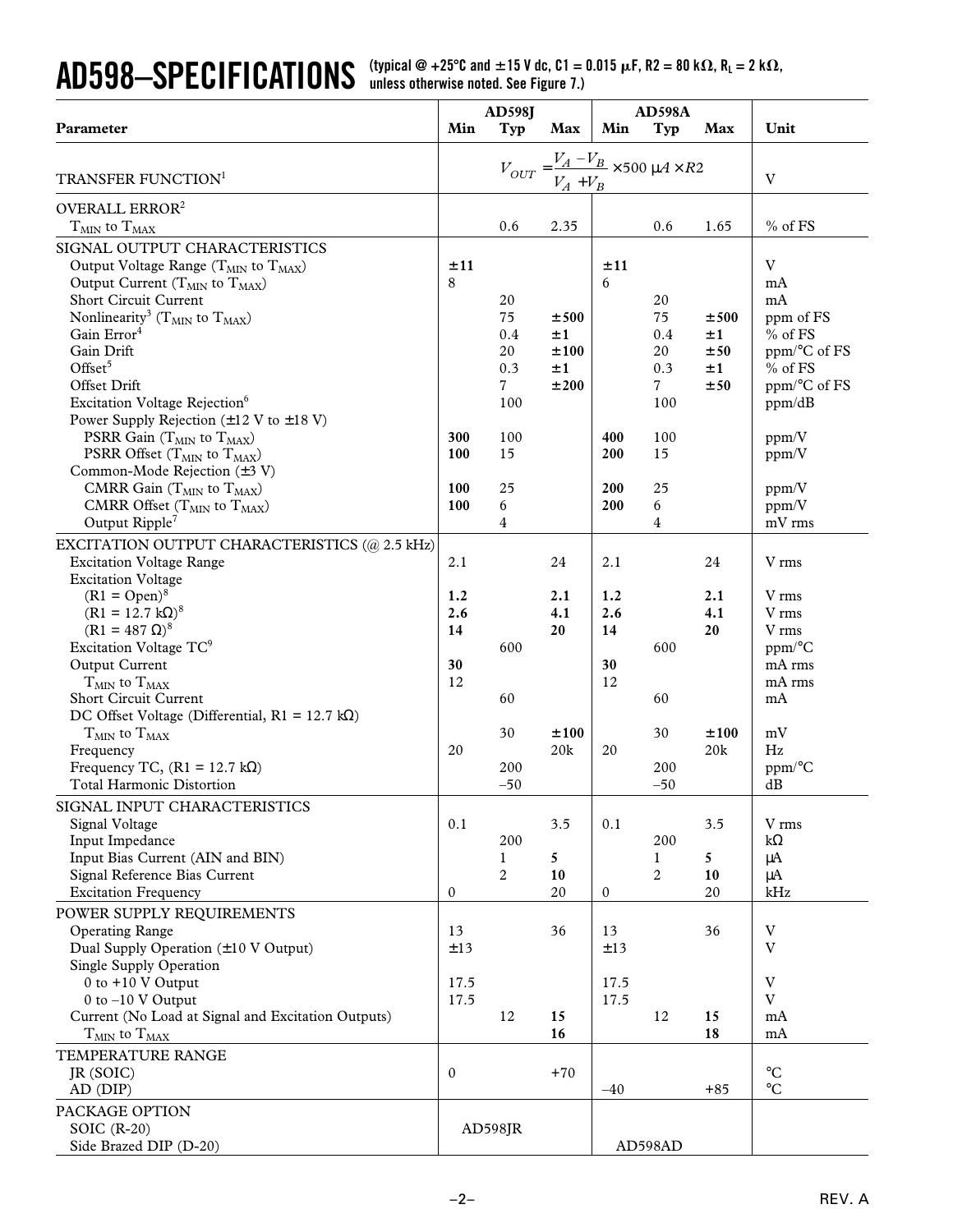#### **NOTES**

 ${}^1V_A$  and  $V_B$  represent the Mean Average Deviation (MAD) of the detected sine waves. Note that for this Transfer Function to linearly represent positive displacement, the sum of  $V_A$  and  $V_B$  of the LVDT must remain constant with stroke length. See "Theory of Operation." Also see Figures 7 and 12 for R2.

 ${}^{2}$ From  ${\rm T}_{\rm MIN}$ , to  ${\rm T}_{\rm MAX}$ , the overall error due to the AD598 alone is determined by combining gain error, gain drift and offset drift. For example the worst case overall error for the AD598AD from T<sub>MIN</sub> to T<sub>MAX</sub> is calculated as follows: overall error = gain error at +25°C (±1% full scale) + gain drift from -40°C to +25°C (50 ppm/°C of FS  $\times$  +65°C) + offset drift from –40°C to +25°C (50 ppm/°C of FS  $\times$  +65°C) = ±1.65% of full scale. Note that 1000 ppm of full scale equals 0.1% of full scale. Full scale is defined as the voltage difference between the maximum positive and maximum negative output.

3 Nonlinearity of the AD598 only, in units of ppm of full scale. Nonlinearity is defined as the maximum measured deviation of the AD598 output voltage from a straight line. The straight line is determined by connecting the maximum produced full-scale negative voltage with the maximum produced full-scale positive voltage. 4 See Transfer Function.

<sup>5</sup>This offset refers to the  $(V_A-V_B)/(V_A+V_B)$  input spanning a full-scale range of  $\pm 1$ . [For  $(V_A-V_B)/(V_A+V_B)$  to equal +1,  $V_B$  must equal zero volts; and correspondingly for  $(V_A-V_B)/(V_A+V_B)$  to equal –1,  $V_A$  must equal zero volts. Note that offset errors do not allow accurate use of zero magnitude inputs, practical inputs are limited to 100 mV rms.] The  $\pm$  1 span is a convenient reference point to define offset referred to input. For example, with this input span a value of R2 = 20 kΩ would give  $V_{\text{OUT}}$  span a value of  $\pm 10$  volts. Caution, most LVDTs will typically exercise less of the  $((V_A - V_B))/(V_A + V_B)$  input span and thus require a larger value of R2 to produce the ±10 V output span. In this case the offset is correspondingly magnified when referred to the output voltage. For example, a Schaevitz E100 LVDT requires 80.2 kΩ for R2 to produce a ±10.69 V output and  $(V_A-V_B)/(V_A+V_B)$  equals 0.27. This ratio may be determined from the graph shown in Figure 18,  $(V_A-V_B)/(V_A+V_B) = (1.71 \text{ V rms} - 0.99 \text{ V rms})/(1.71 \text{ V rms} + 0.99 \text{ V rms})$ . The maximum offset value referred to the ±10.69 V output may be determined by multiplying the maximum value shown in the data sheet (±1% of FS by 1/0.27 which equals ±3.7% maximum. Similarly, to determine the maximum values of offset drift, offset CMRR and offset PSRR when referred to the ±10.69 V output, these data sheet values should also be multiplied by (1/0.27). For this example for the AD598AD the maximum values of offset drift, PSRR offset and CMRR offset would be: 185 ppm/ °C of FS; 741 ppm/V and 741 ppm*/*V respectively when referred to the  $\pm 10.69$  V output.

6 For example, if the excitation to the primary changes by 1 dB, the gain of the system will change by typically 100 ppm.

<sup>7</sup>Output ripple is a function of the AD598 bandwidth determined by C2, C3 and C4. See Figures 16 and 17.

8 R1 is shown in Figures 7 and 12.

<sup>9</sup>Excitation voltage drift is not an important specification because of the ratiometric operation of the AD598.

Specifications subject to change without notice.

Specifications shown in **boldface** are tested on all production units at final electrical test. Results from those tested are used to calculate outgoing quality levels. All min and max specifications are guaranteed, although only those shown in **boldface** are tested on all production units.

#### **THERMAL CHARACTERISTICS**

|                     | $\theta_{\rm IC}$ | UIA              |
|---------------------|-------------------|------------------|
| <b>SOIC</b> Package | $22^{\circ}$ C/W  | $80^{\circ}$ C/W |
| Side Brazed Package | $25^{\circ}$ C/W  | $85^{\circ}$ C/W |

#### **ABSOLUTE MAXIMUM RATINGS**

| Total Supply Voltage $+V_s$ to $-V_s$<br>. +36 V                                            |  |
|---------------------------------------------------------------------------------------------|--|
| Storage Temperature Range                                                                   |  |
| R Package $\ldots \ldots \ldots \ldots \ldots \ldots \ldots \ldots -65^{\circ}C$ to +150 °C |  |
| D Package $\ldots \ldots \ldots \ldots \ldots \ldots \ldots \ldots -65^{\circ}C$ to +150 °C |  |
| <b>Operating Temperature Range</b>                                                          |  |
|                                                                                             |  |
|                                                                                             |  |
| Lead Temperature Range (Soldering 60 sec) $\dots \dots$ +300 °C                             |  |
|                                                                                             |  |
|                                                                                             |  |
|                                                                                             |  |

### **ORDERING GUIDE**

| Model   | <b>Temperature</b>                | Package     | Package |  |
|---------|-----------------------------------|-------------|---------|--|
|         | Range                             | Description | Option  |  |
| AD598JR | $0^{\circ}$ C to +70 $^{\circ}$ C | <b>SOIC</b> | $R-20$  |  |
| AD598AD | $-40^{\circ}$ C to $+85$ C        | Ceramic DIP | $D-20$  |  |

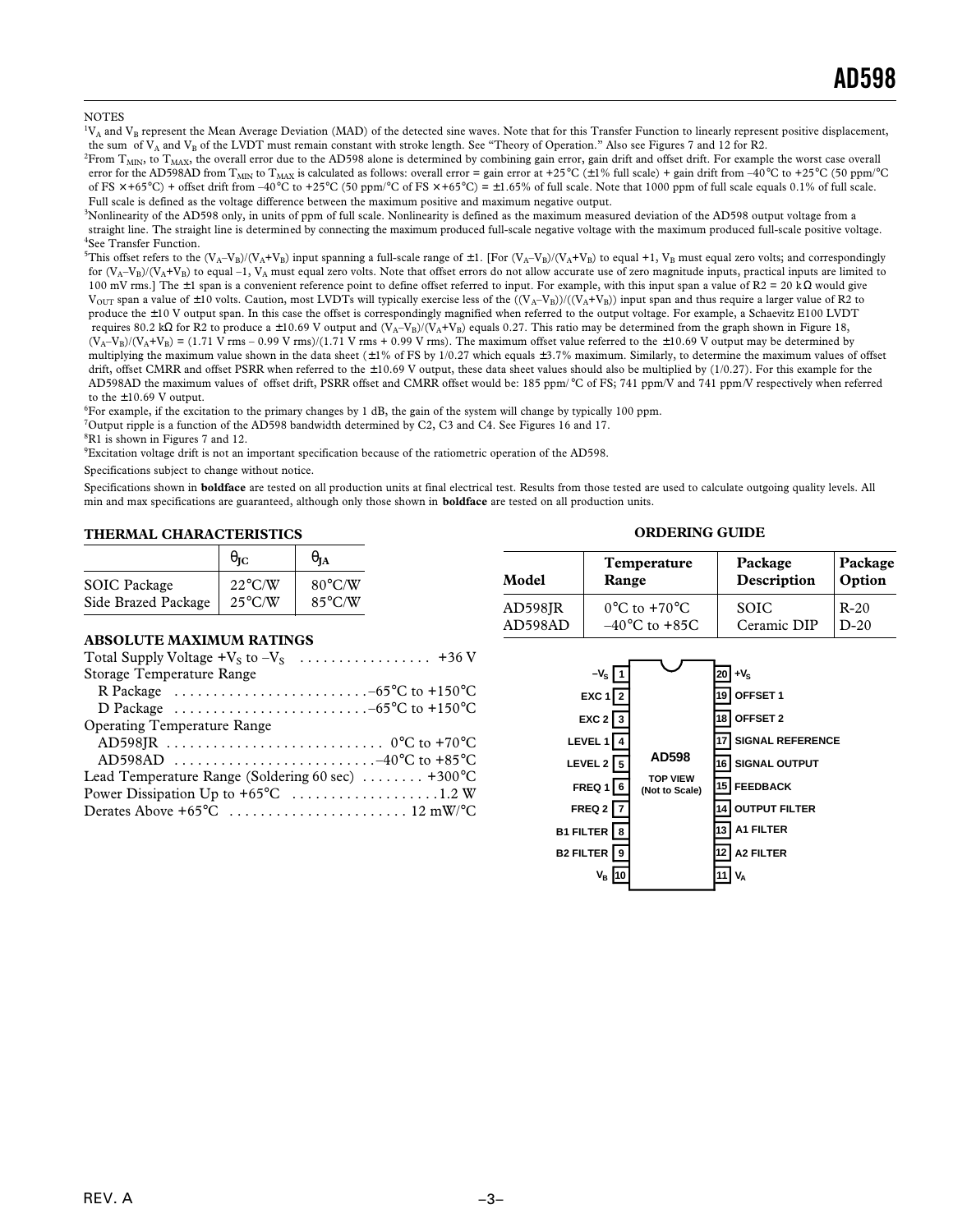### AD598-Typical Characteristics (at +25°C and V<sub>S</sub> = ±15 V, unless otherwise noted)



Figure 1. Gain and Offset PSRR vs. Temperature



Figure 3. Gain and Offset CMRR vs. Temperature

### **THEORY OF OPERATION**

A block diagram of the AD598 along with an LVDT (Linear Variable Differential Transformer) connected to its input is shown in Figure 5. The LVDT is an electromechanical transducer whose input is the mechanical displacement of a core and whose output is a pair of ac voltages proportional to core position. The transducer consists of a primary winding energized by



Figure 5. AD598 Functional Block Diagram



Figure 2. Typical Gain Drift vs. Temperature



Figure 4. Typical Offset Drift vs. Temperature

an external sine wave reference source, two secondary windings connected in series, and the moveable core to couple flux between the primary and secondary windings.

The AD598 energizes the LVDT primary, senses the LVDT secondary output voltages and produces a dc output voltage proportional to core position. The AD598 consists of a sine wave oscillator and power amplifier to drive the primary, a decoder which determines the ratio of the difference between the LVDT secondary voltages divided by their sum, a filter and an output amplifier.

The oscillator comprises a multivibrator which produces a triwave output. The triwave drives a sine shaper, which produces a low distortion sine wave whose frequency is determined by a single capacitor. Output frequency can range from 20 Hz to 20 kHz and amplitude from 2 V rms to 24 V rms. Total harmonic distortion is typically –50 dB.

The output from the LVDT secondaries consists of a pair of sine waves whose amplitude difference,  $(V_A - V_B)$ , is proportional to core position. Previous LVDT conditioners synchronously detect this amplitude difference and convert its absolute value to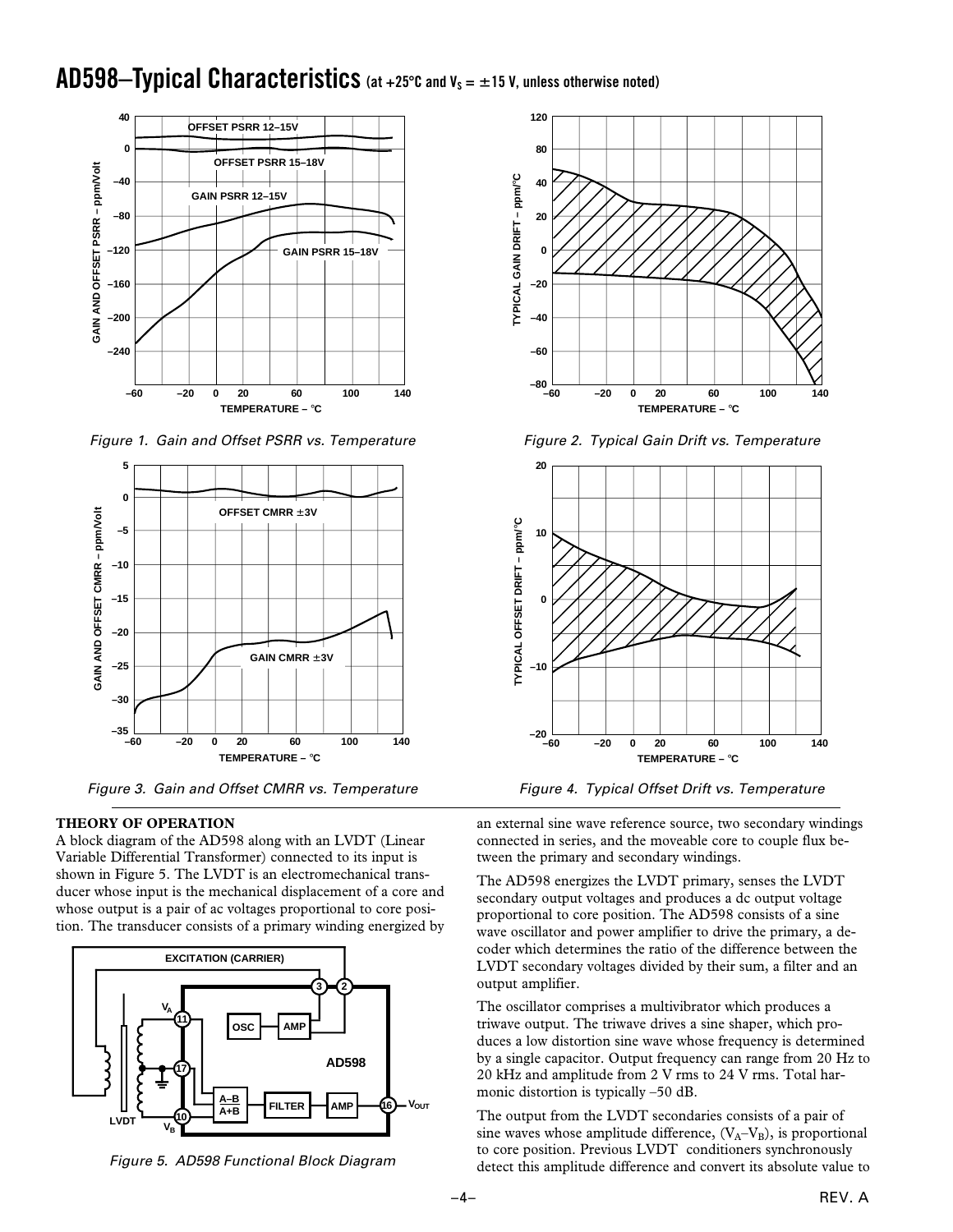a voltage proportional to position. This technique uses the primary excitation voltage as a phase reference to determine the polarity of the output voltage. There are a number of problems associated with this technique such as (1) producing a constant amplitude, constant frequency excitation signal, (2) compensating for LVDT primary to secondary phase shifts, and (3) compensating for these shifts as a function of temperature and frequency.

The AD598 eliminates all of these problems. The AD598 does not require a constant amplitude because it works on the ratio of the difference and sum of the LVDT output signals. A constant frequency signal is not necessary because the inputs are rectified and only the sine wave carrier magnitude is processed. There is no sensitivity to phase shift between the primary excitation and the LVDT outputs because synchronous detection is not employed. The ratiometric principle upon which the AD598 operates requires that the sum of the LVDT secondary voltages remains constant with LVDT stroke length. Although LVDT manufacturers generally do not specify the relationship between  $V_A+V_B$  and stroke length, it is recognized that some LVDTs do not meet this requirement. In these cases a nonlinearity will result. However, the majority of available LVDTs do in fact meet these requirements.

The AD598 utilizes a special decoder circuit. Referring to the block diagram and Figure 6 below, an implicit analog computing loop is employed. After rectification, the A and B signals are multiplied by complementary duty cycle signals, d and (I–d) respectively. The difference of these processed signals is integrated and sampled by a comparator. It is the output of this comparator that defines the original duty cycle, d, which is fed back to the multipliers.

As shown in Figure 6, the input to the integrator is [(A+B)d]B. Since the integrator input is forced to 0, the duty cycle  $d =$  $B/(A+B)$ .

The output comparator which produces  $d = B/(A+B)$  also controls an output amplifier driven by a reference current. Duty cycle signals d and (1–d) perform separate modulations on the reference current as shown in Figure 6, which are summed. The summed current, which is the output current, is  $I_{REF} \times (1-2d)$ .

Since  $d = B/(A+B)$ , by substitution the output current equals  $I_{REF} \times (A-B)/(A+B)$ . This output current is then filtered and converted to a voltage since it is forced to flow through the scaling resistor R2 such that:

$$
V_{\text{OUT}} = I_{\text{REF}} \times (A-B)/(A+B) \times R2
$$

### **CONNECTING THE AD598**

The AD598 can easily be connected for dual or single supply operation as shown in Figures 7 and 12*.* The following general design procedures demonstrate how external component values are selected and can be used for any LVDT which meets AD598 input/output criteria.

Parameters which are set with external passive components include: excitation frequency and amplitude, AD598 system bandwidth, and the scale factor (V/inch). Additionally, there are optional features, offset null adjustment, filtering, and signal integration which can be used by adding external components.



Figure 6. Block Diagram of Decoder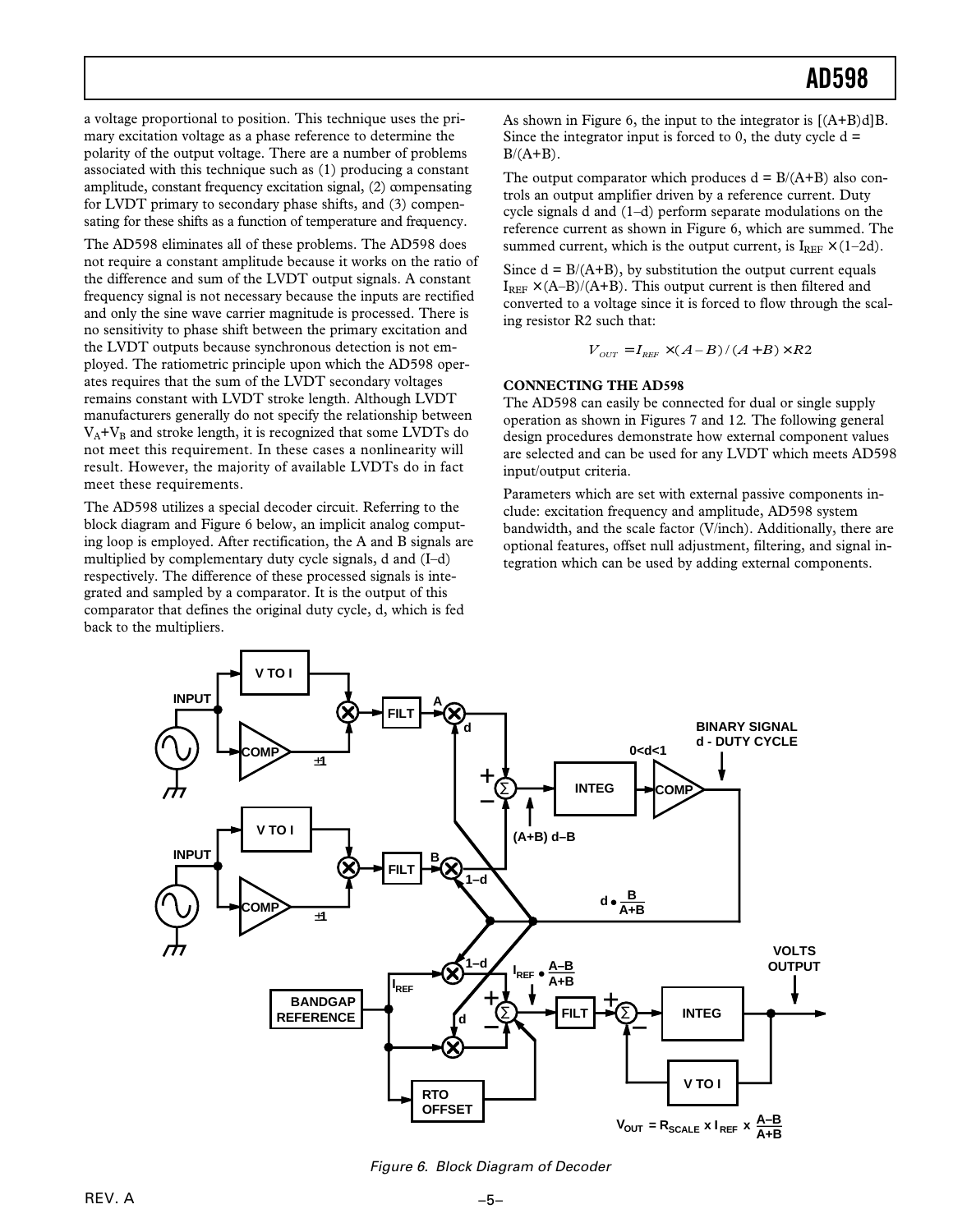#### **DESIGN PROCEDURE DUAL SUPPLY OPERATION**

Figure 7 shows the connection method with dual  $\pm$ 15 volt power supplies and a Schaevitz E100 LVDT. This design procedure can be used to select component values for other LVDTs as well. The procedure is outlined in Steps 1 through 10 as follows:

- 1. Determine the mechanical bandwidth required for LVDT position measurement subsystem, f<sub>SUBSYSTEM</sub>. For this example, assume  $f_{\text{SUBSYSTEM}} = 250$  Hz.
- 2. Select minimum LVDT excitation frequency, approximately  $10 \times f_{\text{SUBSYSTEM}}$ . Therefore, let excitation frequency = 2.5 kHz.
- 3. Select a suitable LVDT that will operate with an excitation frequency of 2.5 kHz. The Schaevitz E100, for instance, will operate over a range of 50 Hz to 10 kHz and is an eligible candidate for this example.
- 4. Determine the sum of LVDT secondary voltages  $V_A$  and  $V_B$ . Energize the LVDT at its typical drive level  $V_{PRI}$  as shown in the manufacturer's data sheet (3 V rms for the E100). Set the core displacement to its center position where  $V_A = V_B$ . Measure these values and compute their sum  $V_A+V_B$ . For the E100,  $V_A + V_B = 2.70$  V rms. This calculation will be used later in determining AD598 output voltage.
- 5. Determine optimum LVDT excitation voltage,  $V_{\text{EXC}}$ . With the LVDT energized at its typical drive level  $V_{PRI}$ , set the core displacement to its mechanical full-scale position and measure the output V<sub>SEC</sub> of whichever secondary produces the largest signal. Compute LVDT voltage transformation ratio, VTR.

$$
VTR = V_{PRI}/V_{SEC}
$$

For the E100,  $V_{SEC} = 1.71$  V rms for  $V_{PRI} = 3$  V rms. VTR = 1.75.

The AD598 signal input,  $V_{SEC}$ , should be in the range of 1 V rms to 3.5 V rms for maximum AD598 linearity and minimum noise susceptibility. Select  $V_{SEC} = 3$  V rms. Therefore, LVDT excitation voltage  $V_{\text{EXC}}$  should be:

$$
V_{EXC} = V_{SEC} \times VTR = 3 \times 1.75 = 5.25
$$
 V rms

Check the power supply voltages by verifying that the peak values of  $V_A$  and  $V_B$  are at least 2.5 volts less than the voltages at  $+V_S$  and  $-V_S$ .

- 6. Referring to Figure 7, for  $V_s = \pm 15$  V, select the value of the amplitude determining component R1 as shown by the curve in Figure 8.
- 7. Select excitation frequency determining component C1.

$$
C1 = 35 \, \mu F \, Hz / f_{EXCITATION}
$$



Figure 8. Excitation Voltage  $V_{EXC}$  vs. R1



Figure 7. Interconnection Diagram for Dual Supply Operation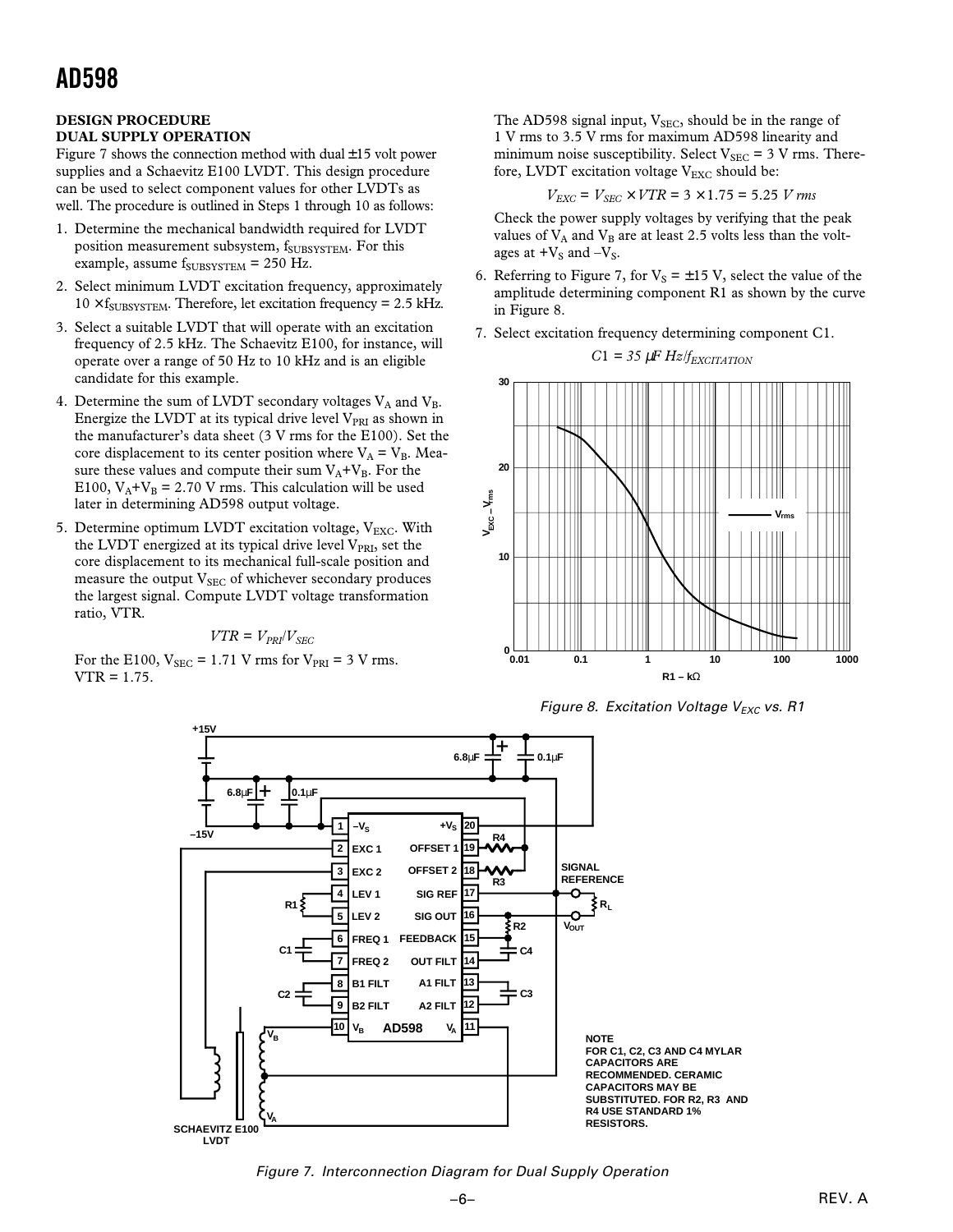8. C2, C3 and C4 are a function of the desired bandwidth of the AD598 position measurement subsystem. They should be nominally equal values.

 $C2 = C3 = C4 = 10^{-4}$  *Farad Hz*/*f<sub>SUBSYSTEM* (*Hz*)</sub>

If the desired system bandwidth is 250 Hz, then

 $C2 = C3 = C4 = 10^{-4}$  *Farad Hz*/250 *Hz* = 0.4  $\mu$ *F* 

See Figures 13, 14 and 15 for more information about AD598 bandwidth and phase characterization.

9. In order to Compute R2, which sets the AD598 gain or fullscale output range, several pieces of information are needed:

a. LVDT sensitivity, S

- b. Full-scale core displacement, d
- c. Ratio of manufacturer recommended primary drive level,  $V_{PRI}$  to  $(V_A + V_B)$  computed in Step 4.

LVDT sensitivity is listed in the LVDT manufacturer's catalog and has units of millivolts output per volts input per inch displacement. The E100 has a sensitivity of 2.4 mV/V/mil. In the event that LVDT sensitivity is not given by the manufacturer, it can be computed. See section on Determining LVDT Sensitivity.

For a full-scale displacement of d inches, voltage out of the AD598 is computed as

$$
V_{OUT} = S \times \left[ \frac{V_{PRI}}{(V_A + V_B)} \right] \times 500 \, \mu A \times R2 \times d.
$$

V<sub>OUT</sub> is measured with respect to the signal reference, Pin 17 shown in Figure 7.

Solving for R2,

$$
R2 = \frac{V_{OUT} \times (V_A + V_B)}{S \times V_{PRI} \times 500 \,\mu A \times d}
$$
 (1)

Note that  $V_{PRI}$  is the same signal level used in Step 4 to determine  $(V_A + V_B)$ .

For  $V_{\text{OUT}}$  = 20 V full-scale range ( $\pm 10$  V) and d = 0.2 inch full-scale displacement  $(\pm 0.1 \text{ inch})$ ,

$$
R2 = \frac{20 V \times 2.70 V}{2.4 \times 3 \times 500 \mu A \times 0.2} = 75.3 k\Omega
$$

 $V<sub>OUT</sub>$  as a function of displacement for the above example is shown in Figure 9.





10. Selections of R3 and R4 permit a positive or negative output voltage offset adjustment.

$$
V_{OS} = 1.2 V \times R2 \times \left(\frac{1}{R3 + 5 k\Omega^{\star}} - \frac{1}{R4 + 5 k\Omega^{\star}}\right) (2)
$$

\*These values have a ±20% tolerance.

For no offset adjustment R3 and R4 should be open circuit.

To design a circuit producing a  $0 \nabla$  to  $+10 \nabla$  output for a displacement of  $\pm 0.1$  inch, set V<sub>OUT</sub> to  $+10$  V, d = 0.2 inch and solve Equation (1) for R2.

$$
R2=37.6\;k\Omega
$$

This will produce a response shown in Figure 10.



Figure 10.  $V_{OUT}$  (±5 V Full Scale) vs. Core Displacement (±0.1 Inch)

In Equation (2) set  $V_{OS} = 5$  V and solve for R3 and R4. Since a positive offset is desired, let R4 be open circuit.

Rearranging Equation (2) and solving for R3

$$
R3 = \frac{1.2 \times R2}{V_{OS}} - 5 k\Omega = 4.02 k\Omega
$$

Figure 11 shows the desired response.



Figure 11.  $V_{OUT}$  (0 V-10 V Full Scale) vs. Displacement (±0.1 Inch)

### **DESIGN PROCEDURE SINGLE SUPPLY OPERATION**

Figure 12 shows the single supply connection method.

For single supply operation, repeat Steps 1 through 10 of the design procedure for dual supply operation, then complete the additional Steps 11 through 14 below. R5, R6 and C5 are additional component values to be determined.  $V_{OUT}$  is measured with respect to SIGNAL REFERENCE.

11. Compute a maximum value of R5 and R6 based upon the relationship

$$
R5 + R6 \leq V_{PS}/100 \text{ }\mu\text{A}
$$

12. The voltage drop across R5 must be greater than

$$
2 + 10 k\Omega^{\star} \left( \frac{1.2 V}{R4 + 5 k\Omega} + 250 \mu A + \frac{V_{OUT}}{4 \times R2} \right) Volts
$$

Therefore

$$
R5 \ge \frac{2+10 k\Omega^{\star} \left(\frac{1.2 V}{R4+5 k\Omega}+250 \mu A+\frac{V_{OUT}}{4 \times R2}\right)}{100 \mu A} Ohms
$$

\*These values have  $\pm 20\%$  tolerance.

Based upon the constraints of  $R5 + R6$  (Step 11) and  $R5$ (Step 12), select an interim value of R6.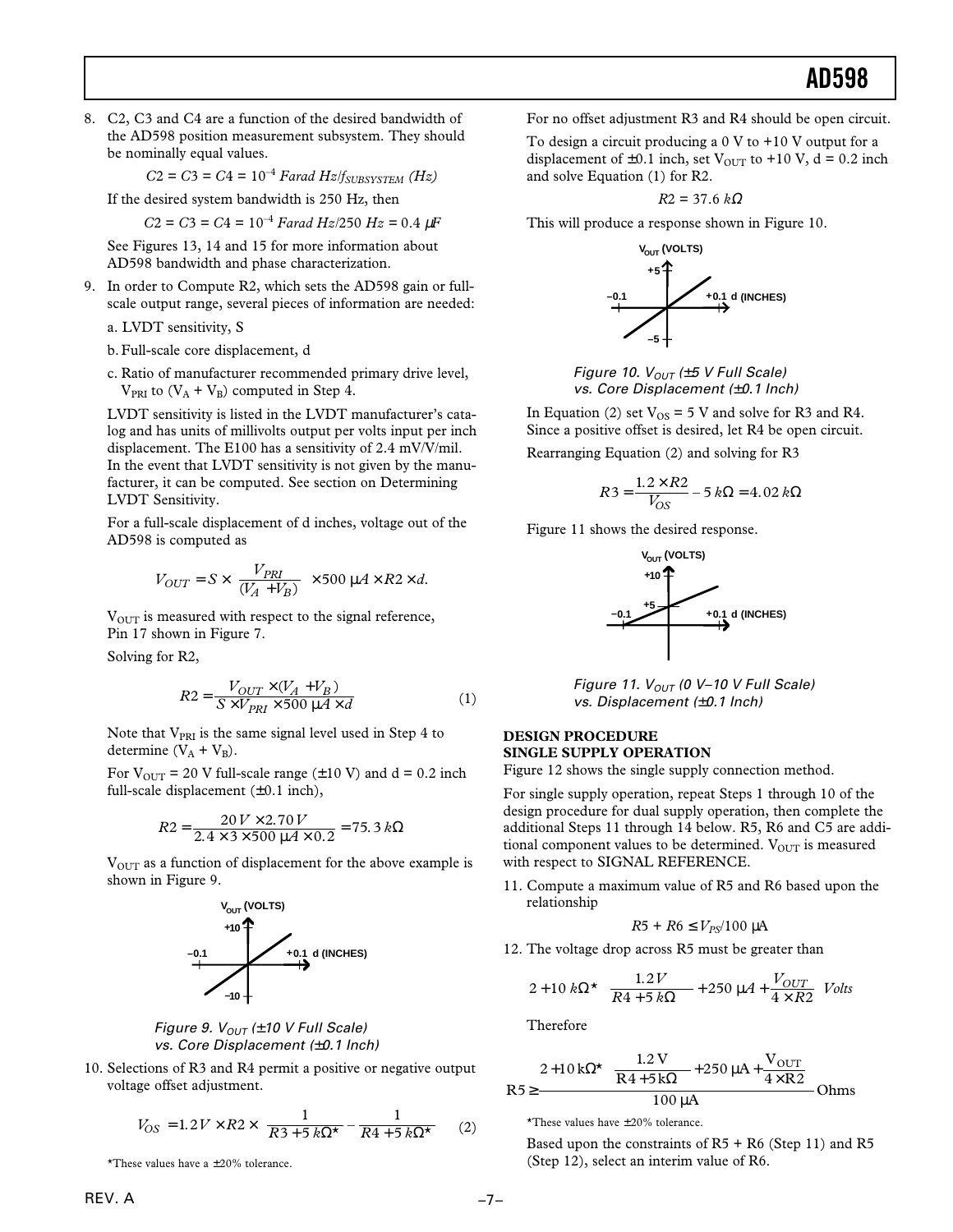13. Load current through  $R_L$  returns to the junction of R5 and R6, and flows back to  $V_{PS}$ . Under maximum load conditions, make sure the voltage drop across R5 is met as defined in Step 12.

As a final check on the power supply voltages, verify that the peak values of  $V_A$  and  $V_B$  are at least 2.5 volts less than the voltages at  $+V_S$  and  $-V_S$ .

14. C5 is a bypass capacitor in the range of 0.1  $\mu$ F to 1  $\mu$ F.



Figure 12. Interconnection Diagram for Single Supply Operation

#### **Gain Phase Characteristics**

To use an LVDT in a closed loop mechanical servo application, it is necessary to know the dynamic characteristics of the transducer and interface elements. The transducer itself is very quick to respond once the core is moved. The dynamics arise primarily from the interface electronics. Figures 13, 14 and 15 show the frequency response of the AD598 LVDT Signal Conditioner. Note that Figures 14 and 15 are basically the same; the difference is frequency range covered. Figure 14 shows a wider range of mechanical input frequencies at the expense of accuracy. Figure 15 shows a more limited frequency range with enhanced accuracy. The figures are transfer functions with the input to be considered as a sinusoidally varying mechanical position and the output as the voltage from the AD598; the units of the transfer function are volts per inch. The value of C2, C3 and C4, from Figure 7, are all equal and designated as a parameter in the figures. The response is approximately that of two real poles. However, there is appreciable excess phase at higher frequencies. An additional pole of filtering can be introduced with a shunt capacitor across R2, (see Figure 7); this will also increase phase lag.

When selecting values of C2, C3 and C4 to set the bandwidth of the system, a trade-off is involved. There is ripple on the "dc" position output voltage, and the magnitude is determined by the filter capacitors. Generally, smaller capacitors will give higher system bandwidth and larger ripple. Figures 16 and 17 show the magnitude of ripple as a function of C2, C3 and C4, again all

equal in value. Note also a shunt capacitor across R2 shown as a parameter (see Figure 7). The value of R2 used was 81 k $\Omega$  with a Schaevitz E100 LVDT.



Figure 13. Gain and Phase Characteristics vs. Frequency (0 kHz–10 kHz)



Figure 14. Gain and Phase Characteristics vs. Frequency (0 kHz–50 kHz)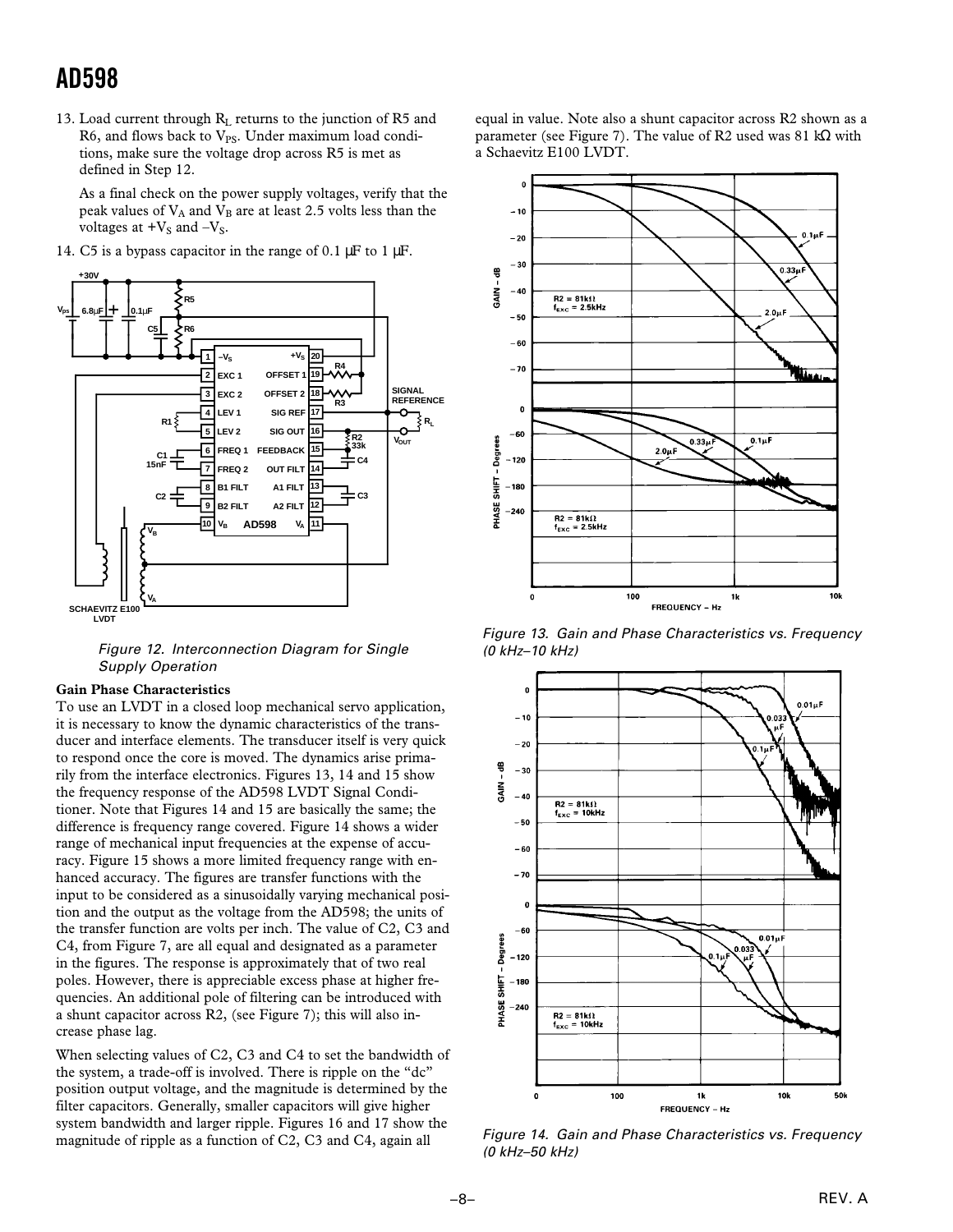

Figure 15. Gain and Phase Characteristics vs. Frequency (0 kHz–10 kHz)



Figure 16. Output Voltage Ripple vs. Filter Capacitance



Figure 17. Output Voltage Ripple vs. Filter Capacitance

#### **Determining LVDT Sensitivity**

LVDT sensitivity can be determined by measuring the LVDT secondary voltages as a function of primary drive and core position, and performing a simple computation.

Energize the LVDT at its recommended primary drive level,  $V_{PRI}$  (3 V rms for the E100). Set the core to midpoint where  $V_A = V_B$ . Set the core displacement to its mechanical full-scale position and measure secondary voltages  $V_A$  and  $V_B$ .

$$
Sensitivity = \frac{V_A(at \text{ Full Scale}) - V_B(at \text{ Full Scale})}{V_{PRI} \times d}
$$

From Figure 18,

$$
Sensitivity = \frac{1.71 - 0.99}{3 \times 100 \text{ miles}} = 2.4 \text{ mV/V/ml}
$$



Figure 18. LVDT Secondary Voltage vs. Core Displacement

#### **Thermal Shutdown and Loading Considerations**

The AD598 is protected by a thermal overload circuit. If the die temperature reaches 165°C, the sine wave excitation amplitude gradually reduces, thereby lowering the internal power dissipation and temperature.

Due to the ratiometric operation of the decoder circuit, only small errors result from the reduction of the excitation amplitude. Under these conditions the signal-processing section of the AD598 continues to meet its output specifications.

The thermal load depends upon the voltage and current delivered to the load as well as the power supply potentials. An LVDT Primary will present an inductive load to the sine wave excitation. The phase angle between the excitation voltage and current must also be considered, further complicating thermal calculations.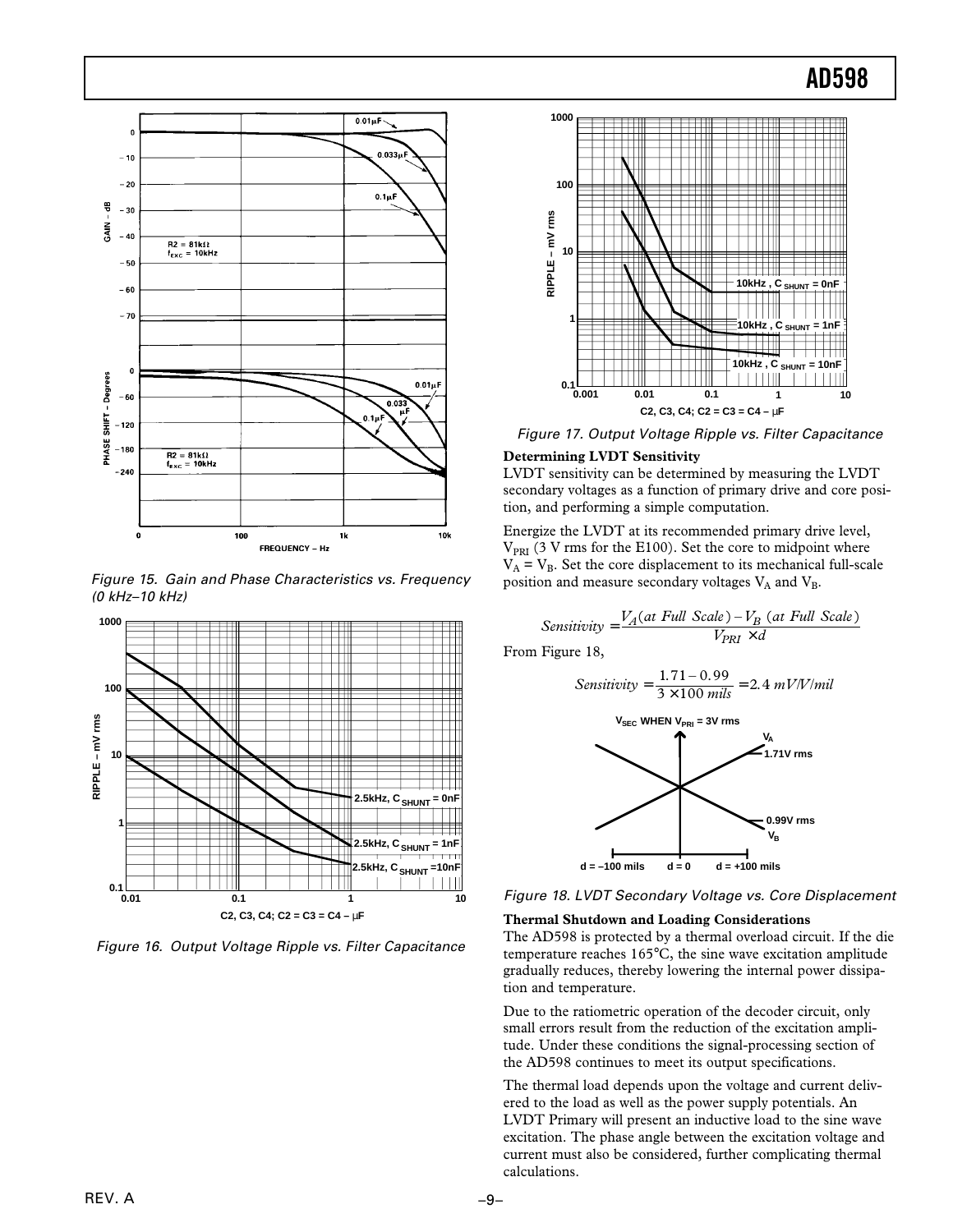## **AD598–Applications**

### **PROVING RING-WEIGH SCALE**

Figure 20 shows an elastic member (steel proving ring) combined with an LVDT to provide a means of measuring very small loads. Figure 19 shows the electrical circuit details.

The advantage of using a Proving Ring in combination with an LVDT is that no friction is involved between the core and the coils of the LVDT. This means that weights can be measured without confusion from frictional forces. This is especially important for very low full-scale weight applications.



Figure 19. Proving Ring-Weigh Scale Circuit



Figure 20. Proving Ring-Weigh Scale Cross Section

Although it is recognized that this type of measurement system may best be applied to weigh very small weights, this circuit was designed to give a full-scale output of 10 V for a 500 lb weight, using a Morehouse Instruments model 5BT Proving Ring. The LVDT is a Schaevitz type HR050 (±50 mil full scale). Although this LVDT provides  $\pm 50$  mil full scale, the value of R2 was calculated for  $d = \pm 30$  mil and  $V_{\text{OUT}}$  equal to 10 V as in Step 9 of the design procedures.

The 1  $\mu$ F capacitor provides extra filtering, which reduces noise induced by mechanical vibrations. The other circuit values were calculated in the usual manner using the design procedures.

This weigh-scale can be designed to measure tare weight simply by putting in an offset voltage by selecting either R3 or R4 (as shown in Figures 7 and 12). Tare weight is the weight of a container that is deducted from the gross weight to obtain the net weight.

The value of R3 or R4 can be calculated using one of two separate methods. First, a potentiometer may be connected between Pins 18 and 19 of the AD598, with the wiper connected to  $-V_{\text{SUPPLY}}$ . This gives a small offset of either polarity; and the value can be calculated using Step 10 of the design procedures. For a large offset in one direction, replace either R3 or R4 with a potentiometer with its wiper connected to  $-V_{\text{SUPPLY}}$ .

The resolution of this weigh-scale was checked by placing a 100 gram weight on the scale and observing the AD598 output signal deflection on an oscilloscope. The deflection was 4.8 mV.

The smallest signal deflection which could be measured on the oscilloscope was 450 µV which corresponds to a 10 gram weight. This 450  $\mu$ V signal corresponds to an LVDT displacement of 1.32 microinches which is equivalent to one tenth of the wave length of blue light.

The Proving Ring used in this circuit has a temperature coefficient of 250 ppm/°C due to Young's Modulus of steel. By putting a resistor with a temperature coefficient in place of R2 it is possible to temperature compensate the weigh-scale. Since the steel of the Proving Ring gets softer at higher temperatures, the deflection for a given force is larger, so a resistor with a negative temperature coefficient is required.

### **SYNCHRONOUS OPERATION OF MULTIPLE LVDTS**

In many applications, such as multiple gaging measurement, a large number of LVDTs are used in close physical proximity. If these LVDTs are operated at similar carrier frequencies, stray magnetic coupling could cause beat notes to be generated. The resulting beat notes would interfere with the accuracy of measurements made under these conditions. To avoid this situation all the LVDTs are operated synchronously.

The circuit shown in Figure 21 has one master oscillator and any number of slaves. The master AD598 oscillator has its frequency and amplitude programmed in the usual manner via R1 and C2 using Steps 6 and 7 in the design procedures. The slave AD598s all have Pins 6 and 7 connected together to disable their internal oscillators. Pins 4 and 5 of each slave are connected to Pins 2 and 3 of the master via 15 kΩ resistors, thus setting the amplitudes of the slaves equal to the amplitude of the master. If a different amplitude is required the 15 k $\Omega$  resistor values should be changed. Note that the amplitude scales linearly with the resistor value. The 15 kΩ value was selected because it matches the nominal value of resistors internal to the circuit. Tolerances of 20% between the slave amplitudes arise due to differing internal resistors values, but this does not affect the operation of the circuit.

Note that each LVDT primary is driven from its own power amplifier and thus the thermal load is shared between the AD598s. There is virtually no limit on the number of slaves in this circuit, since each slave presents a 30 kΩ load to the master AD598 power amplifier. For a very large number of slaves (say 100 or more) one may need to consider the maximum output current drawn from the master AD598 power amplifier.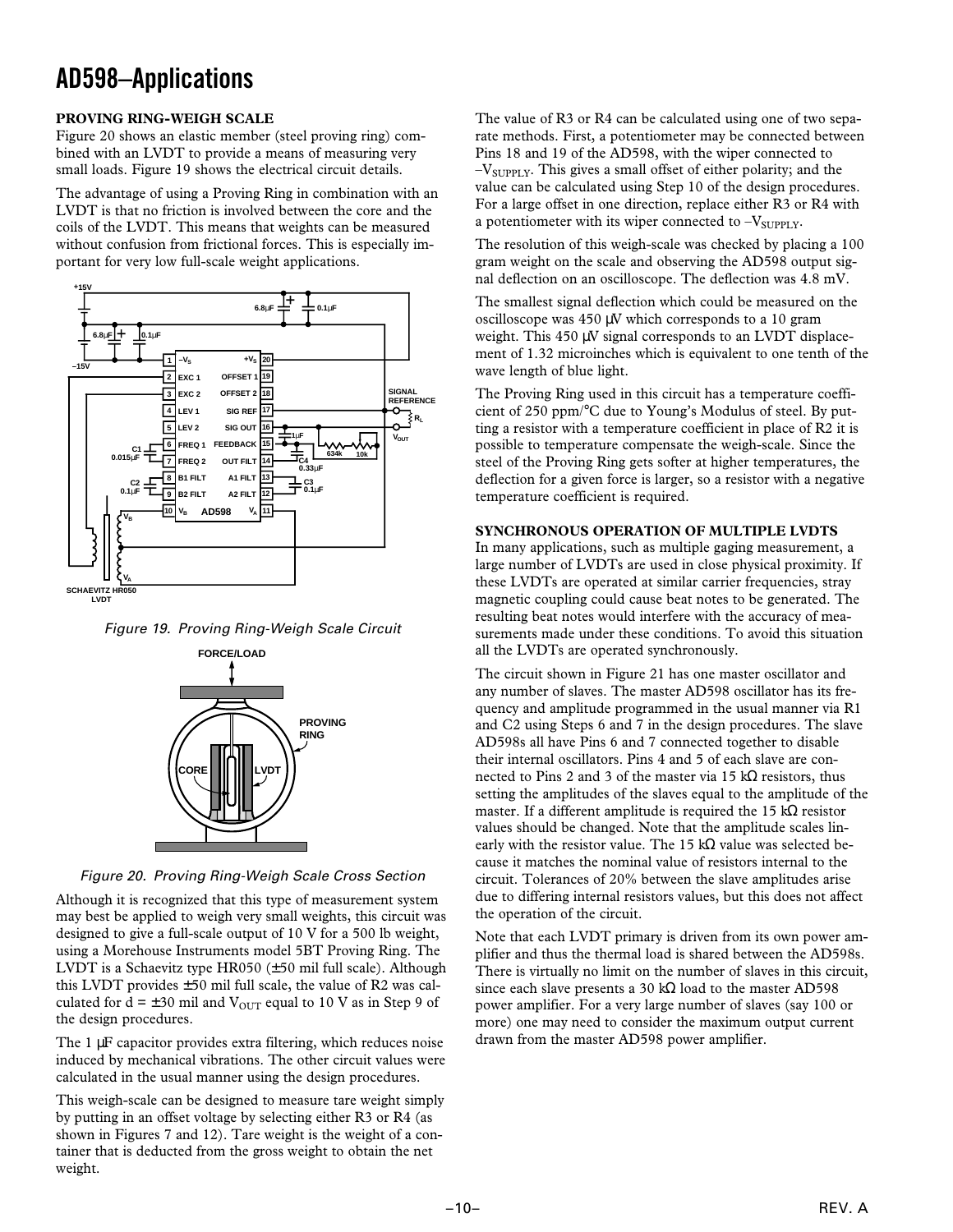

Figure 21. Multiple LVDTs—Synchronous Operation

### **HIGH RESOLUTION POSITION-TO-FREQUENCY CIRCUIT**

In the circuit shown in Figure 22, the AD598 is combined with an AD652 voltage-to-frequency (V/F) converter to produce an effective, simple data converter which can make high resolution measurements.

This circuit transfers the signal from the LVDT to the V/F converter in the form of a current, thus eliminating the errors normally caused by the offset voltage of the V/F converter. The V/F converter offset voltage is normally the largest source of error in

such circuits. The analog input signal to the AD652 is converted to digital frequency output pulses which can be counted by simple digital means.

This circuit is particularly useful if there is a large degree of mechanical vibration (hum) on the position to be measured. The hum may be completely rejected by counting the digital frequency pulses over a gate time (fixed period) equal to a multiple of the hum period. For the effects of the hum to be completely rejected, the hum must be a periodic signal.



Figure 22. High Resolution Position-to-Frequency Converter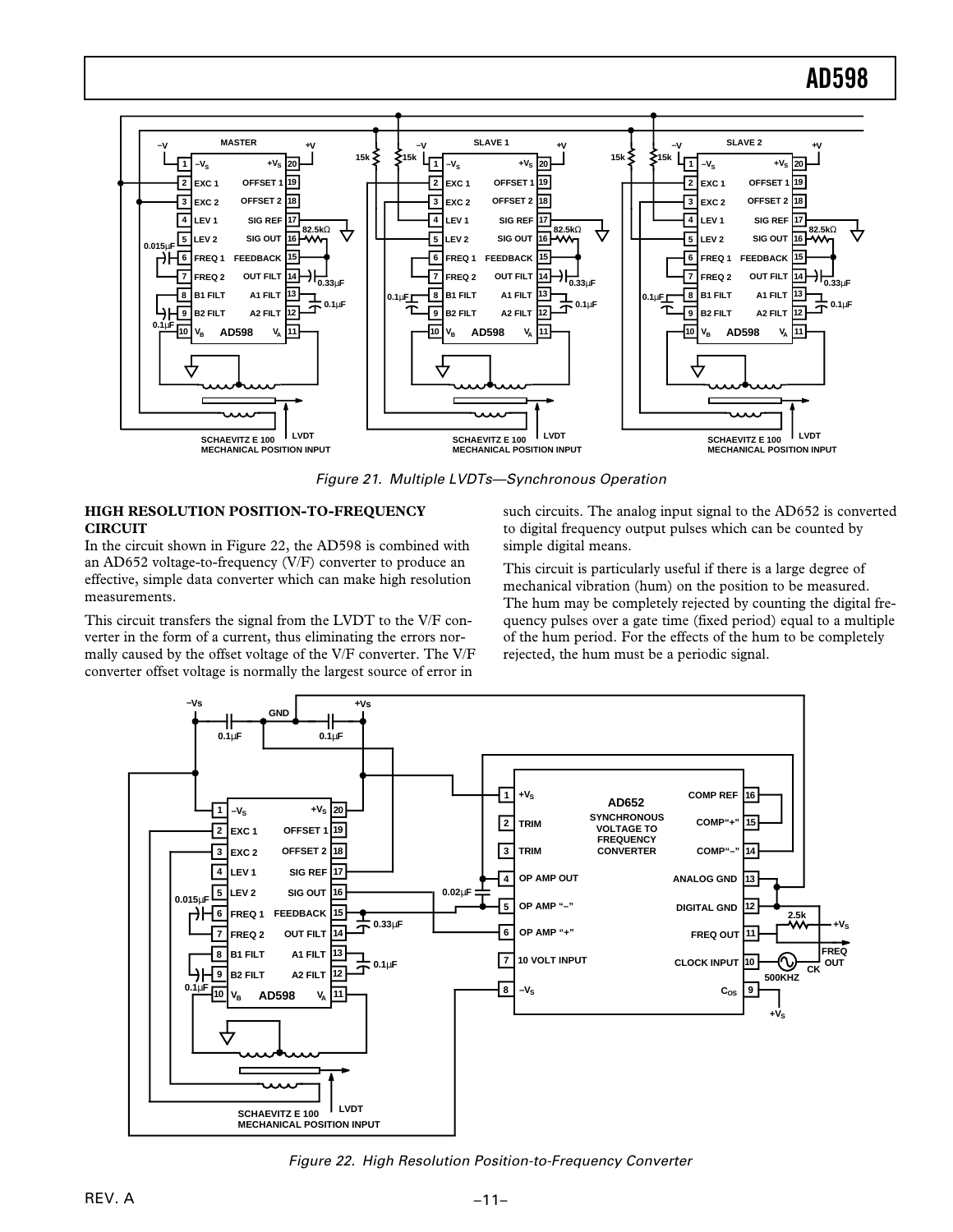The V/F converter is currently set up for unipolar operation. The AD652 data sheet explains how to set up for bipolar operation. Note that when the LVDT core is centered, the output frequency is zero. When the LVDT core is positioned off center, and to one side, the frequency increases to a full-scale value. To introduce bipolar operation to this circuit, an offset must be introduced at the LVDT as shown in Step 10 of the design procedures.

### **LOW COST SET-POINT CONTROLLER**

A low cost set-point controller can be implemented with the circuit shown in Figure 23. Such a circuit could possibly be used in automobile fuel control systems. The potentiometer, P1, is attached to the gas pedal, and the LVDT is attached to the butterfly valve of the fuel injection system or carburetor. The position of the butterfly valve is electronically controlled by the position of the gas pedal, without mechanical linkage.

This circuit is a simple two IC closed loop servo-controller. It is simple because the LVDT circuit is functioning as the loop integrator. By putting a capacitor in the feedback path (normally occupied by R2), the output signal from the AD598 corresponds to the time integral of the position being measured by the LVDT. The LVDT position signal is summed with the offset signal introduced by the potentiometer, P1. Since this sum is integrated, it must be forced to zero. Thus the LVDT position is forced to follow the value of the input potentiometer, P1. The output signal from the AD598 drives the LM675 power amplifier, which in turn drives the solenoid.

This circuit has dual advantages of being both low cost and high accuracy. The high accuracy results from avoiding the offset errors normally associated with converting the LVDT signal to a voltage and then subsequently integrating that voltage.

### **MECHANICAL FOLLOWER SERVO-LOOP**

Figure 24 shows how two Schaevitz E100 LVDTs may be combined with two AD598s in a mechanical follower servo-loop configuration. One of the LVDTs provides the mechanical input position signal, while the other LVDT mimics the motion.

The signal from the input position circuit is fed to the output as a current so that voltage offset errors are avoided. This current

signal is summed with the signal from the output position LVDT; this summed signal is integrated such that the output position is now equal to the input position. This circuit is an efficient means of implementing a mechanical servo-loop since only three ICs are required.

This circuit is similar to the previous circuit (Figure 23) with one exception: the previous circuit uses a potentiometer instead of an LVDT to provide the input position signal. Replacing the potentiometer with an LVDT offers two advantages. First, the increased reliability and robustness of the LVDT can be exploited in applications where the position input sensor is located in a hostile environment. Second, the mechanical motions of the input and output LVDTs are guaranteed to be identical to within the matching of their individual scale factors. These particular advantages make this circuit ideal for application as a hydraulic actuator controller.

### **DIFFERENTIAL GAGING**

LVDTs are commonly used in gaging systems. Two LVDTs can be used to measure the thickness or taper of an object. To measure thickness, the LVDTs are placed on either side of the object to be measured. The LVDTs are positioned such that there is a known maximum distance between them in the fully retracted position.

This circuit is both simple and inexpensive. It has the advantage that two LVDTs may be driven from one AD598, but the disadvantage is that the scale factor of each LVDT may not match exactly. This causes the workpiece thickness measurement to vary depending upon its absolute position in the differential gage head.

This circuit was designed to produce  $a \pm 10$  V signal output swing, composed of the sum of the two independent  $\pm$  5 V swings from each LVDT. The output voltage swing is set with an 80.9 kΩ resistor. The output voltage  $V_{\text{OUT}}$  for this circuit is given by:

$$
V_{OUT} = \left[\frac{(V_A - V_B)}{(V_A + V_B)} + \frac{(V_C - V_D)}{(V_C + V_D)}\right] \times 500 \, \mu A \times R2.
$$



Figure 23. Low Cost Set-Point Controller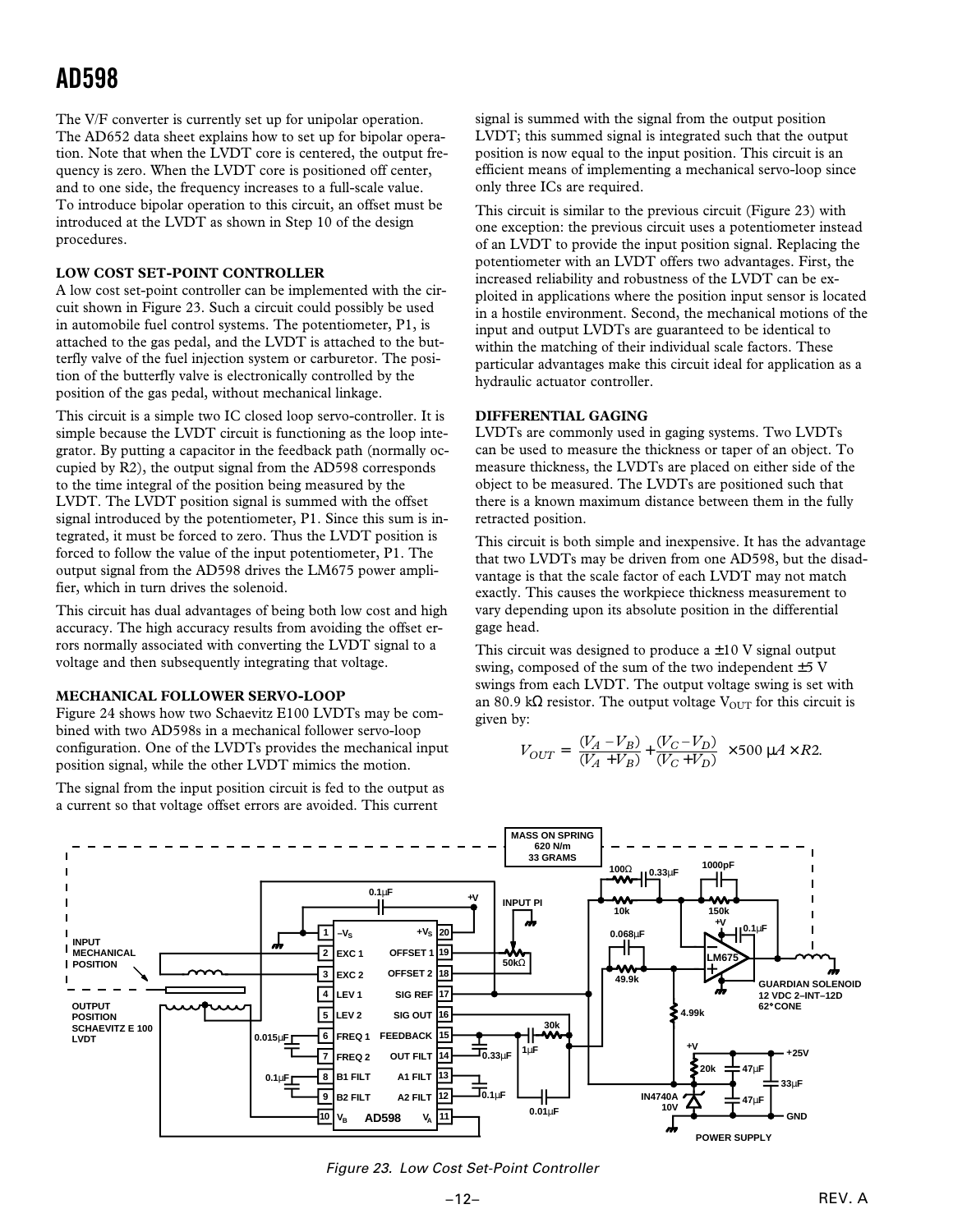

Figure 24. Mechanical Follower Servo-Loop



Figure 25. Differential Gaging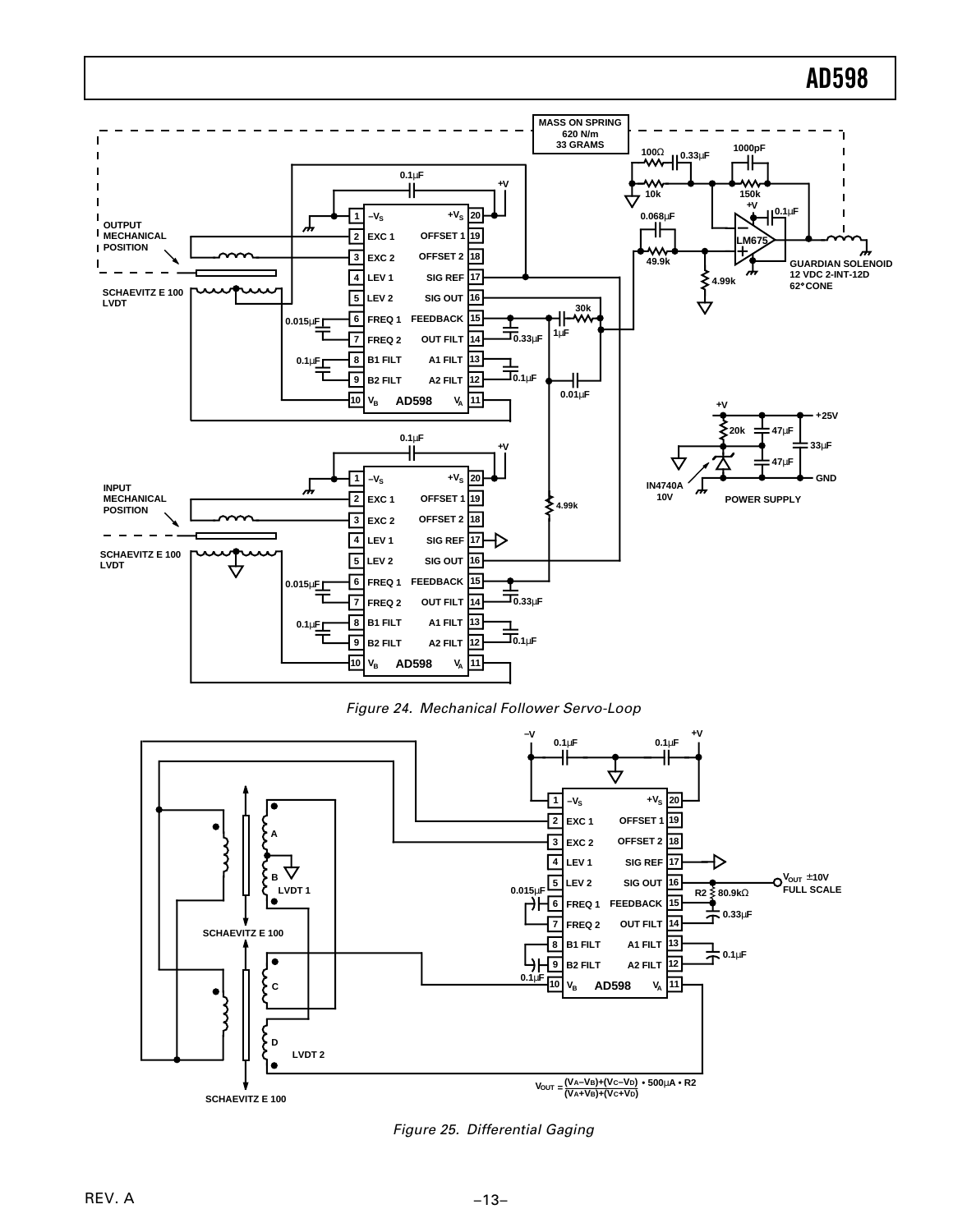### **PRECISION DIFFERENTIAL GAGING**

The circuit shown in Figure 26 is functionally similar to the differential gaging circuit shown in Figure 25. In contrast to Figure 25, it provides a means of independently adjusting the scale factor of each LVDT so that both scale factors may be matched.

The two LVDTs are driven in a master-slave arrangement where the output signal from the slave LVDT is summed with the output signal from the master LVDT. The scale factor of the slave LVDT only is adjusted with R1 and R2. The summed scale factor of the master LVDT and the slave LVDT is adjusted with R3.

R1 and R2 are chosen to be 80.9 kΩ resistors to give a  $\pm 10$  V full-scale output signal for a single Schaevitz E100 LVDT. R3 is chosen to be 40.2 kΩ to give a  $\pm 10$  V output signal when the two E100 LVDT output signals are summed. The output voltage for this circuit is given by:

$$
V_{OUT} = \left[\frac{(V_A - V_B)}{(V_A + V_B)} + \frac{(V_C - V_D)}{(V_C + V_D)} \times \frac{R2}{R1}\right] \times 500 \mu A \times R3.
$$



Figure 26. Precision Differential Gaging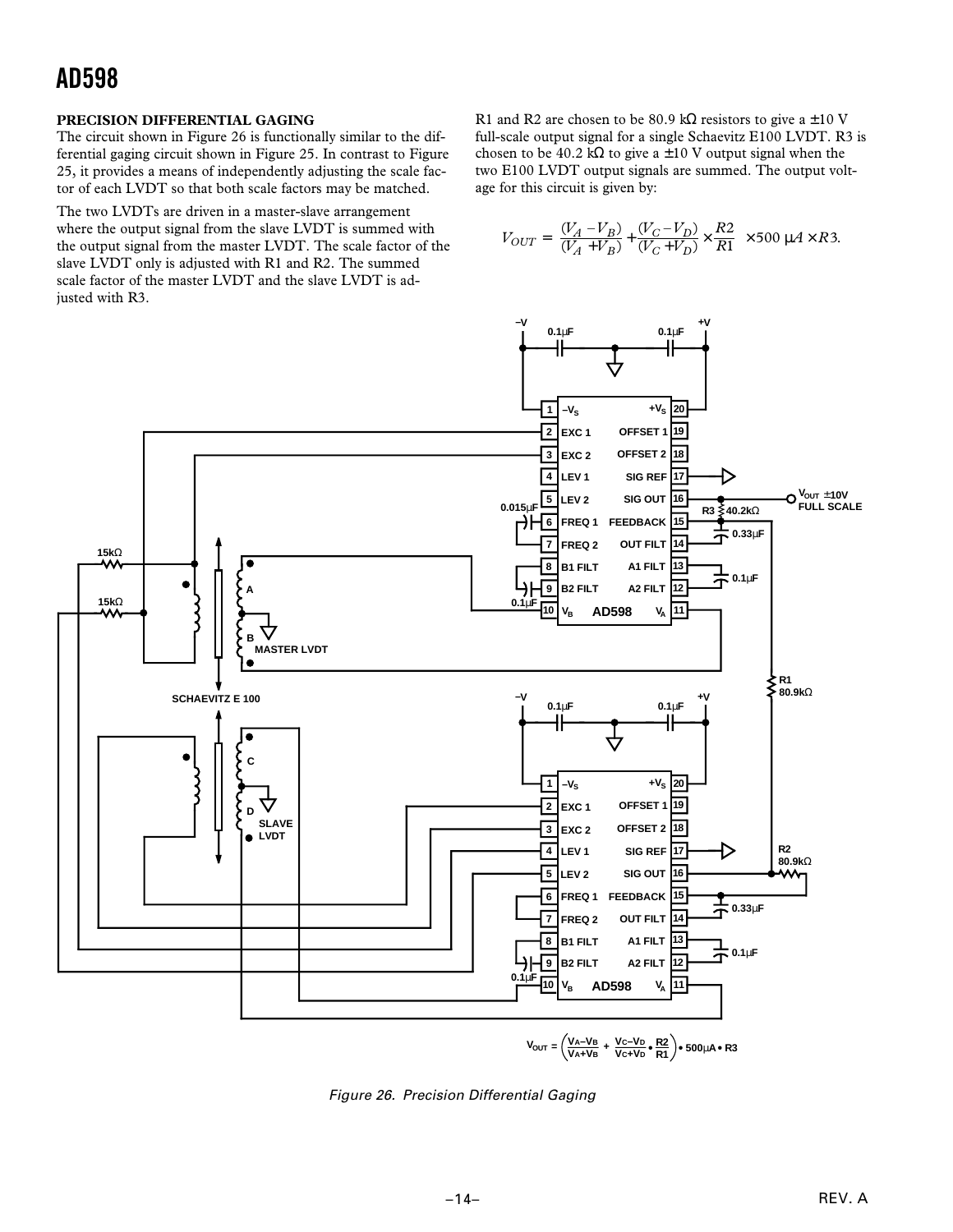### **OPERATION WITH A HALF-BRIDGE TRANSDUCER**

Although the AD598 is not intended for use with a half-bridge type transducer, it may be made to function with degraded performance.

A half-bridge type transducer is a popular transducer. It works in a similar manner to the LVDT in that two coils are wound around a moveable core and the inductance of each coil is a function of core position.

In the circuit shown in Figure 27 the  $V_A$  and  $V_B$  input voltages are developed as two resistive-inductor dividers. If the inductors are equal (i.e., the core is centered), the  $V_A$  and  $V_B$  input voltages to the AD598 are equal and the output voltage  $V_{\text{OUT}}$  is zero. When the core is positioned off center, the inductors are unequal and an output voltage  $V_{OUT}$  is developed.

The linearity of this circuit is dependent upon the value of the resistors in the resistive-inductor dividers. The optimum value may be transducer dependent and therefore must be selected by

trial and error. The 300  $\Omega$  resistors in this circuit optimize the nonlinearity of the transfer function to within several tenths of 1%. This circuit uses a Sangamo AGH1 half-bridge transducer. The 1  $\mu$ F capacitor blocks the dc offset of the excitation output signal. The 4 nF capacitor sets the transducer excitation frequency to 10 kHz as recommended by the manufacturer.

### **ALTERNATE HALF-BRIDGE TRANSDUCER CIRCUIT**

This circuit suffers from similar accuracy problems to those mentioned in the previous circuit description. In this circuit the VA input signal to the AD598 really and truly is a linear function of core position, and the input signal  $V_B$ , is one half of the excitation voltage level. However, a nonlinearity is introduced by the A–B/A+B transfer function.

The 500  $\Omega$  resistors in this circuit are chosen to minimize errors caused by dc bias currents from the  $V_A$  and  $V_B$  inputs. Note that in the previous circuit these bias currents see very low resistance paths to ground through the coils.



Figure 27. Half-Bridge Operation



Figure 28. Alternate Half-Bridge Circuit